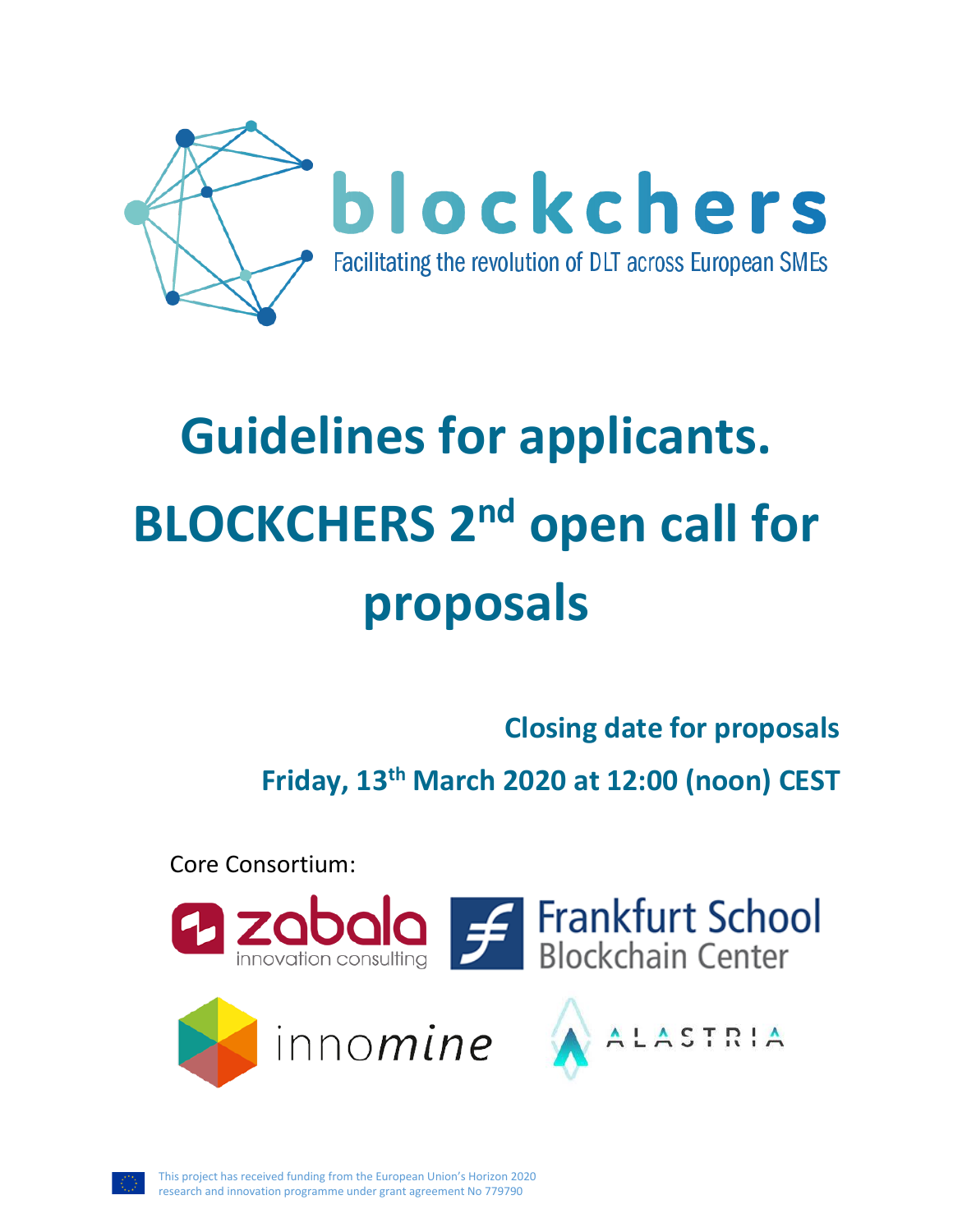

# **Table of Contents**

| 1.  |       |  |  |  |  |
|-----|-------|--|--|--|--|
| 1.1 |       |  |  |  |  |
| 1.2 |       |  |  |  |  |
| 1.3 |       |  |  |  |  |
| 1.4 |       |  |  |  |  |
|     |       |  |  |  |  |
| 2.1 |       |  |  |  |  |
| 2.2 |       |  |  |  |  |
| 2.3 |       |  |  |  |  |
| 2.4 |       |  |  |  |  |
| 3.  |       |  |  |  |  |
| 3.1 |       |  |  |  |  |
| 3.2 |       |  |  |  |  |
| 3.3 |       |  |  |  |  |
| 3.4 |       |  |  |  |  |
| 4.  |       |  |  |  |  |
| 4.1 |       |  |  |  |  |
| 4.2 |       |  |  |  |  |
| 4.3 |       |  |  |  |  |
| 4.4 |       |  |  |  |  |
| 4.5 |       |  |  |  |  |
| 4.6 |       |  |  |  |  |
| 5.  |       |  |  |  |  |
| 6.  |       |  |  |  |  |
| 6.1 |       |  |  |  |  |
|     | 6.1.1 |  |  |  |  |
|     | 6.1.2 |  |  |  |  |
|     | 6.1.3 |  |  |  |  |
|     | 6.1.4 |  |  |  |  |
|     | 6.1.5 |  |  |  |  |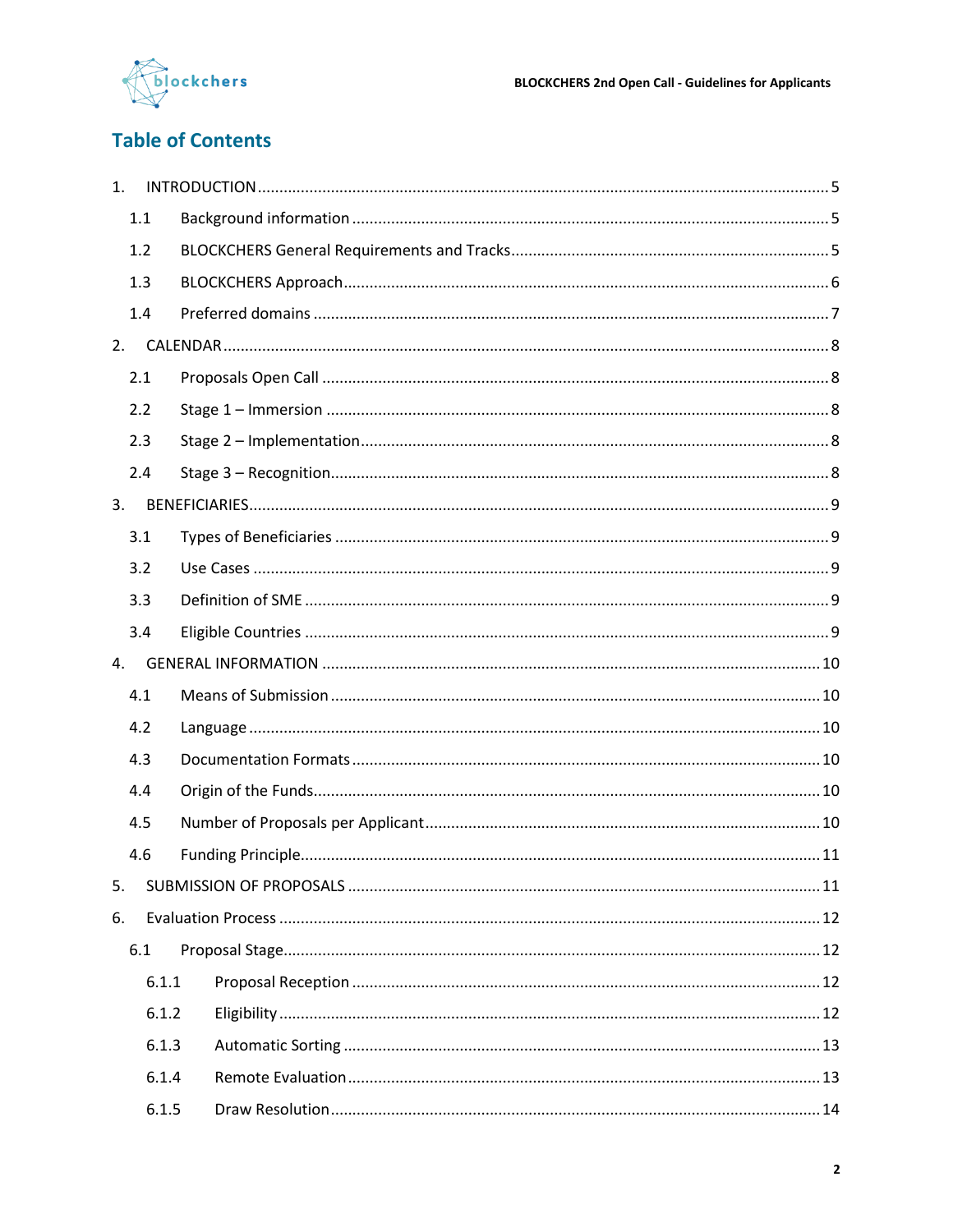

| 6.1.6 |  |
|-------|--|
| 6.1.7 |  |
| 6.1.8 |  |
| 6.2   |  |
| 6.2.1 |  |
| 6.2.2 |  |
| 6.2.3 |  |
| 6.2.4 |  |
| 6.2.5 |  |
| 6.2.6 |  |
| 6.3   |  |
| 6.3.1 |  |
| 6.3.2 |  |
| 6.3.3 |  |
| 6.4   |  |
| 6.4.1 |  |
| 6.4.2 |  |
| 6.5   |  |
| 6.6   |  |
| 7.    |  |
| 7.1   |  |
| 7.2   |  |
| 8.    |  |
| 8.1   |  |
| 8.2   |  |
| 8.3   |  |
| 9.    |  |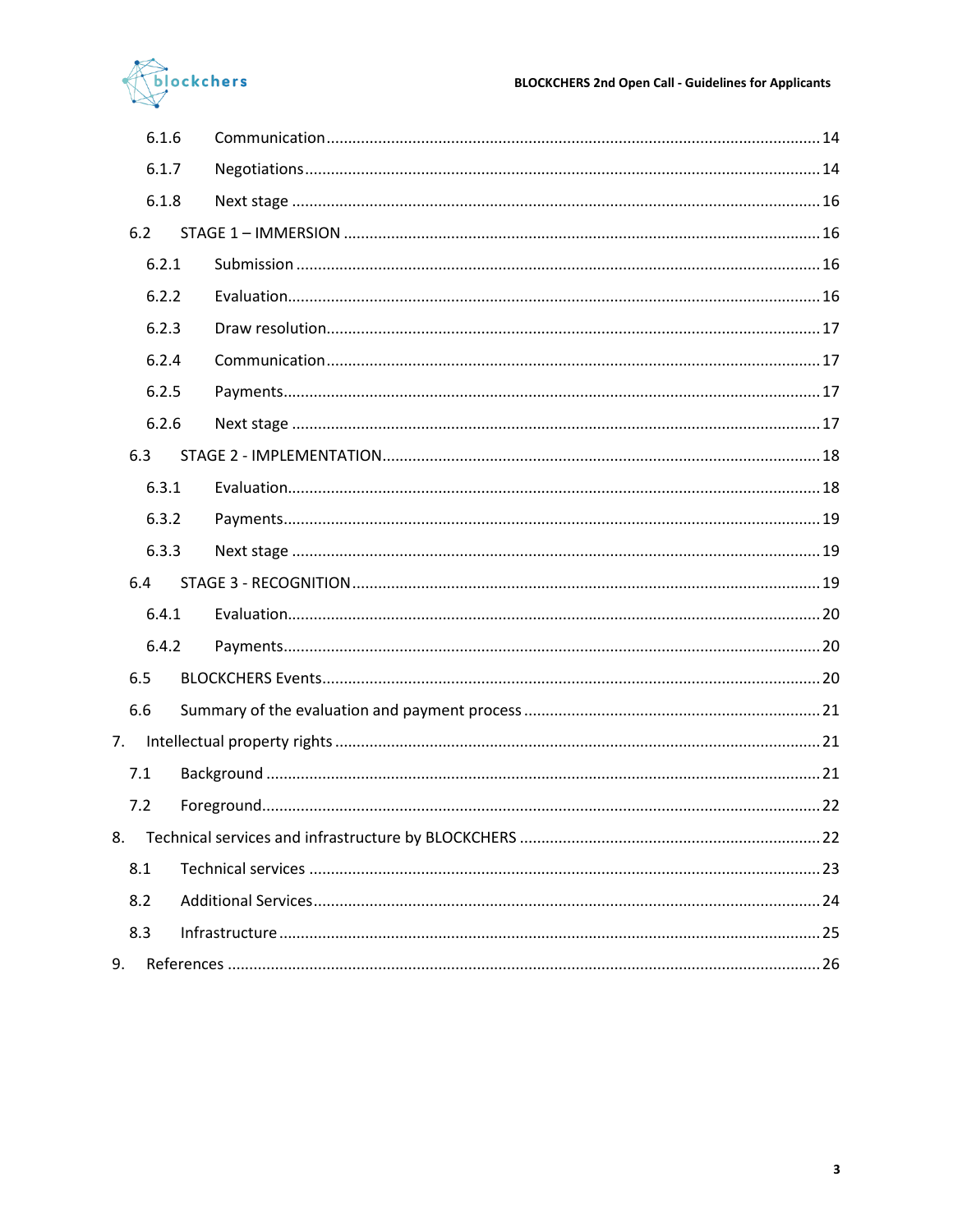

# **Index of Figures**

| FIGURE 1. ACTIVITIES THAT QUALIFY FOR SUPPORT AND FORESEEN CALENDAR FOR THE TWO OPEN CALLS.  6 |  |
|------------------------------------------------------------------------------------------------|--|
|                                                                                                |  |
|                                                                                                |  |
|                                                                                                |  |
|                                                                                                |  |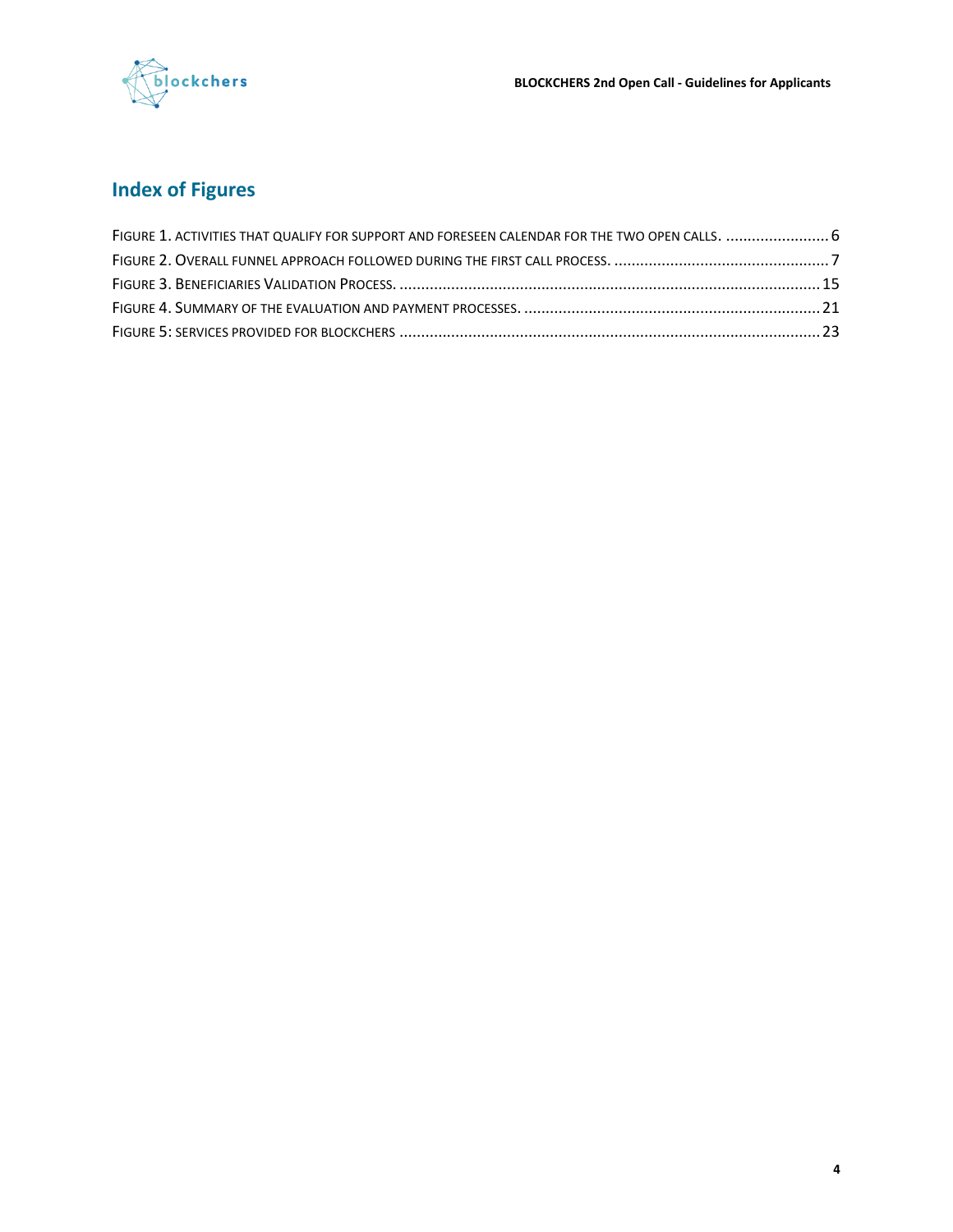

# <span id="page-4-0"></span>**1. INTRODUCTION**

This document provides a full set of information regarding the first open call for proposals for the BLOCKCHERS project (http://blockchers.eu/). In addition to these guidelines, the applicants are invited to get acquainted with the Sub-Grantee Funding Agreement template. The Sub-Grantee Funding Agreement template will be made available at the website <http://blockchers.eu/> well before the closure of the second open call.

#### <span id="page-4-1"></span>1.1 Background information

BLOCKCHERS is a Coordinated and Support Action (CSA) project co-funded by the European Union. The project has received funding from the European Union's Horizon 2020 Research and Innovation Programme under Grant Agreement No 828840.

#### <span id="page-4-2"></span>1.2 BLOCKCHERS General Requirements and Tracks

The objective of BLOCKCHERS is to facilitate the revolution of Distributed Ledge Technologies (DLT) across SMEs in Europe thanks to the promotion and support of DLT sub-granted use cases in multiple sectors by SMEs, support on the creation of a "smart" regulatory framework for the EU and the development of policy recommendations.

The main objective of the open calls in BLOCKCHERS is selecting SMEs developing solutions with DLTs for their validation in end users SMEs use cases. As result of these use cases, recommendations and best practices will be elaborated for promoting the uptake of DLTs in different sectors. The beneficiaries of the open calls will act as promoters of DLTs uptake by traditional SMEs.

Any project selected by BLOCKCHERS must be executed by a SME and it is obliged to relate to one of the indicated sectors defined in this **Open Call** for proposals.

The chosen approach for the involvement of traditional SMEs as DLT uptakers is done through the funding of other SMEs as technology suppliers. With the BLOCKCHERS formula, two types of SMEs will be reached and will benefit from the project:

- **Blockchers**: they will implement uses cases with end-users (potential clients), they will have access to funding, supporting services and a private DLT network
- **End users SMEs**: will see their business improved with a tailor-made solution for free. They will get involved in the digitization process, properly trained and hand in hand with a technology supplier.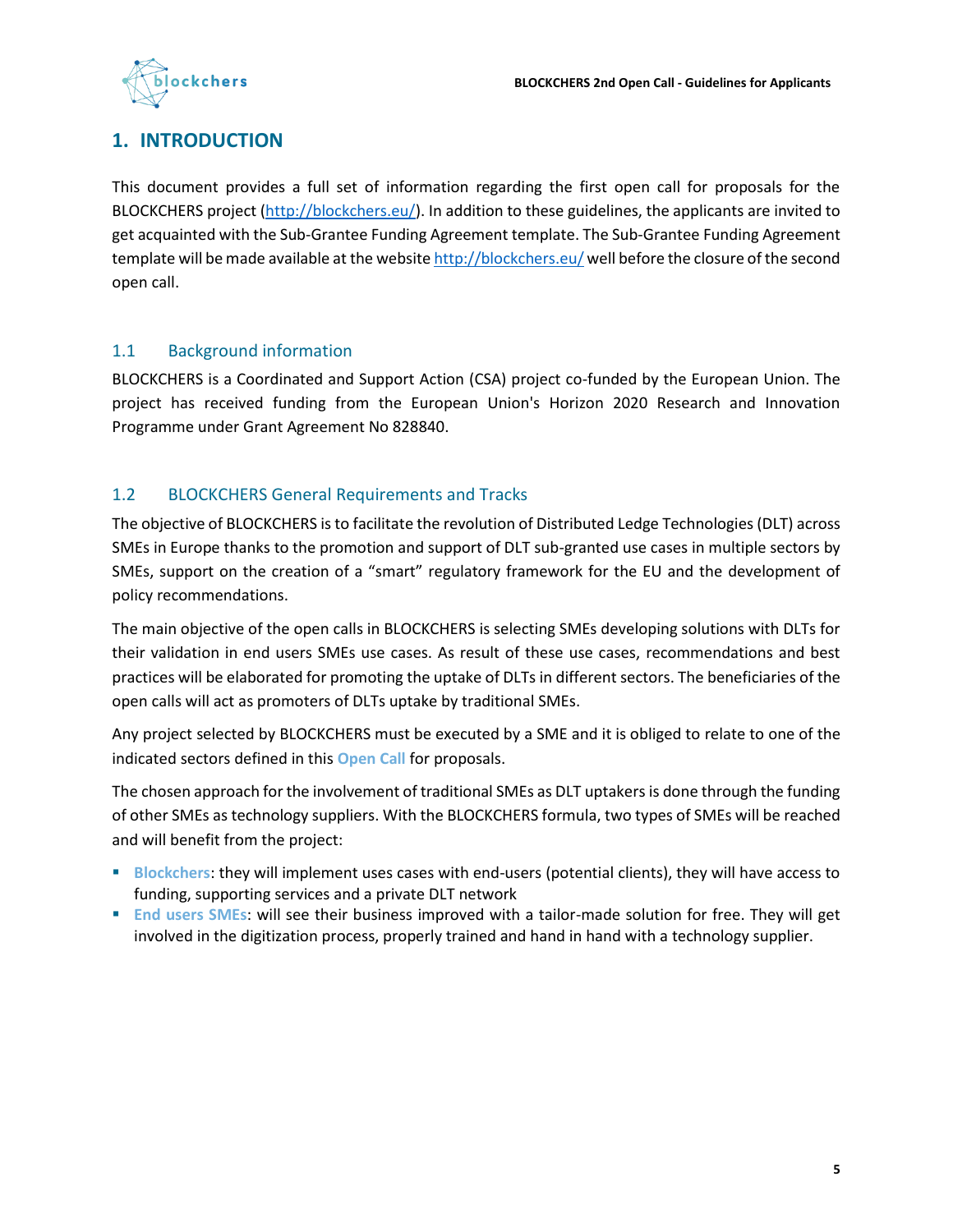

The open call will be divided in two tracks:

- *Use Cases:* The experiments should be run by the collaboration of 2 SME: one tech-based SME that will offer a new solution to an End user SME, a non-tech-based SME in which the adoption of the DLTs technologies may pose an actual revolution in the way business are done.
- *Domain specific challenges*: Industry 4.0, Mobility & Transport, Food & Retail, Media, Legal & Compliance, Health, Energy, others per the needs detected by the End users SMEs and defined in the Domain specific challenges Catalogue [2].

| ഷ്ടി Industry 4.0                |
|----------------------------------|
| & Mobility س<br><b>Transport</b> |
| <b>WE Food &amp; Retail</b>      |
| ж <sup>е</sup> Media             |
| <b>圖</b> Legal & Compliance      |
| ⊛ Health                         |
| ණී Other                         |

BLOCKCHERS will try to select at least 1 use case in each eligible domain in the first stage of the project, to be sure that all domains are addressed with DLT applications solving current challenges.

#### <span id="page-5-0"></span>1.3 BLOCKCHERS Approach

BLOCKCHERS has been conceived as a **4-stage process**: **open call – immersion – implementation – recognition**, that allows the adaptation of the technology to the use case, its implementation and validation in real use case scenarios, while facilitating the elaboration lessons learned across several verticals to extract recommendations and best practices.

The objective of the programme is facilitating the uptake of DLTs by End users SMEs whilst increasing the technical and business skills of the selected SMEs in charge of the DLT's market exploitation in relevant sectors.



The figure below shows the overall scheme of the process:

FIGURE 1. ACTIVITIES THAT QUALIFY FOR SUPPORT AND FORESEEN CALENDAR FOR THE SECOND OPEN CALLS.

<span id="page-5-1"></span>The programme will be based on a 4-stage process (repeated for two open calls): *OPEN CALL -> IMMERSION -> IMPLEMENTATION -> RECOGNITION*. Each stage comprises a set of activities that qualify for financial support. All the funds disbursed will be based on concrete results and not administrative justifications.

**• Open call:** This is the submission of proposals, purpose of these guidelines. No funding attached.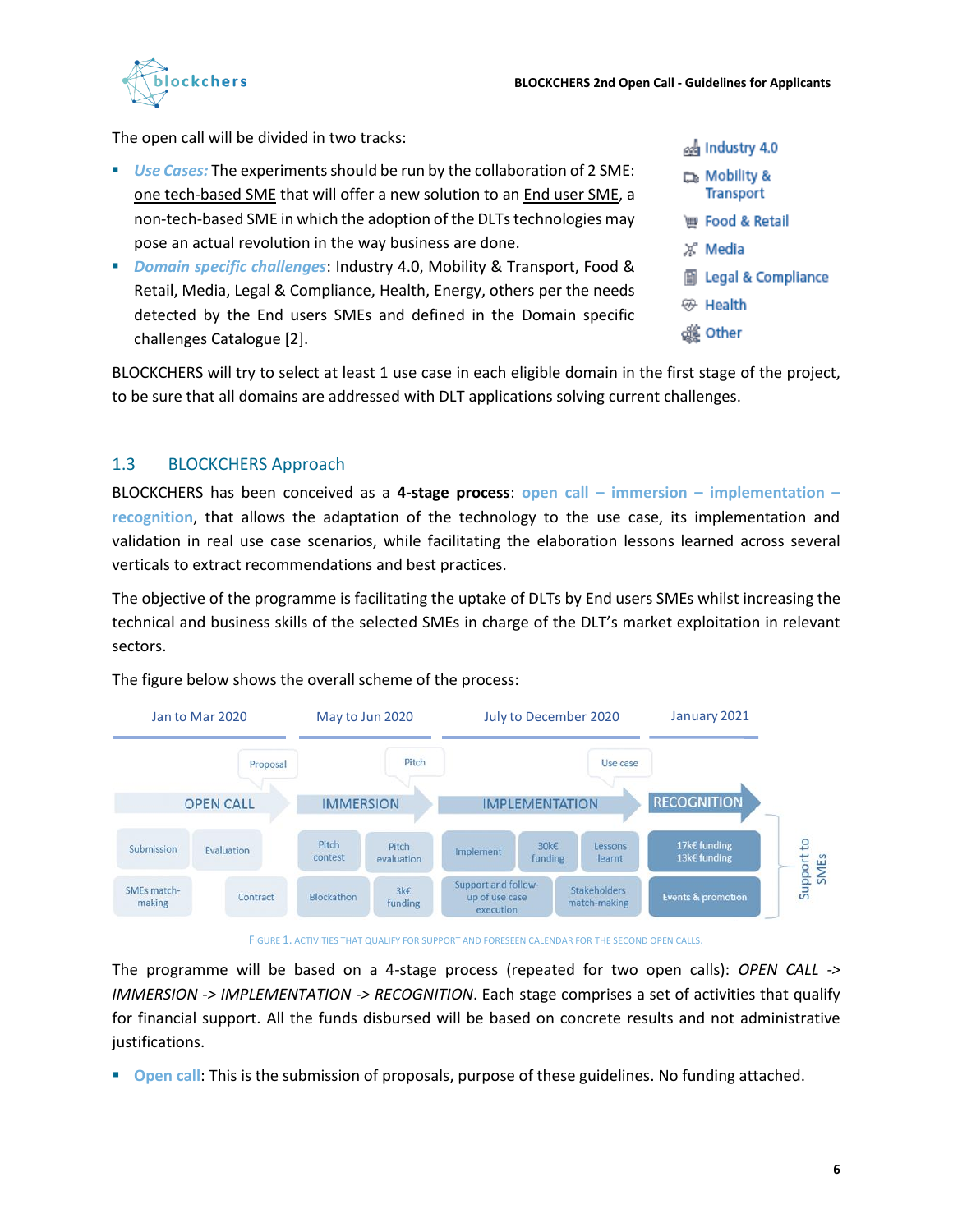

- Immersion: Up to 18 Use Cases will enter this phase. This phase will help the SMEs to clearly define their Use case. At the end of the stage, a Blockathon will be organised to prepare the first mock-ups of the applications. During the Blockathon and together with a technical analysis, **SMEs participating will engage in a final "demolition pitch" contest, which will select the top projects that will access the following stage (up to 12 companies).**
- **Implementation** of the use cases. Accomplishment of the KPIs defined among each SME at the beginning of this stage. KPIs are revised twice: at the mid-period and at the end of the implementation stage. To that aim, **the up to 12 SMEs that are invited to this stage will have access to dedicated coaches and mentors**, a technical Blockchain infrastructure ready to be used, a different set of training modules. It is also required the participation in the internal events to be organised and communicated.
- **Recognition:** All the blockchers successfully fulfilling the KPIs of the implementation stage, will have the opportunity to apply for a prize, awarding the best use case implementation during the celebration of a ceremony in the context of a major public event with high impact.

Each project funded will receive **up to €50k** depending on the stage reached in the incubation process under a lump sum scheme, based on the approval of different milestones or KPIs and along the funnel approach.



A graph summarizing the process is shown below:

FIGURE 2. OVERALL FUNNEL APPROACH FOLLOWED DURING THE SECOND CALL PROCESS.

#### <span id="page-6-1"></span><span id="page-6-0"></span>1.4 Preferred domains

The needs and opportunities for the domains selected in BLOCKCHERS are defined in the **Domain**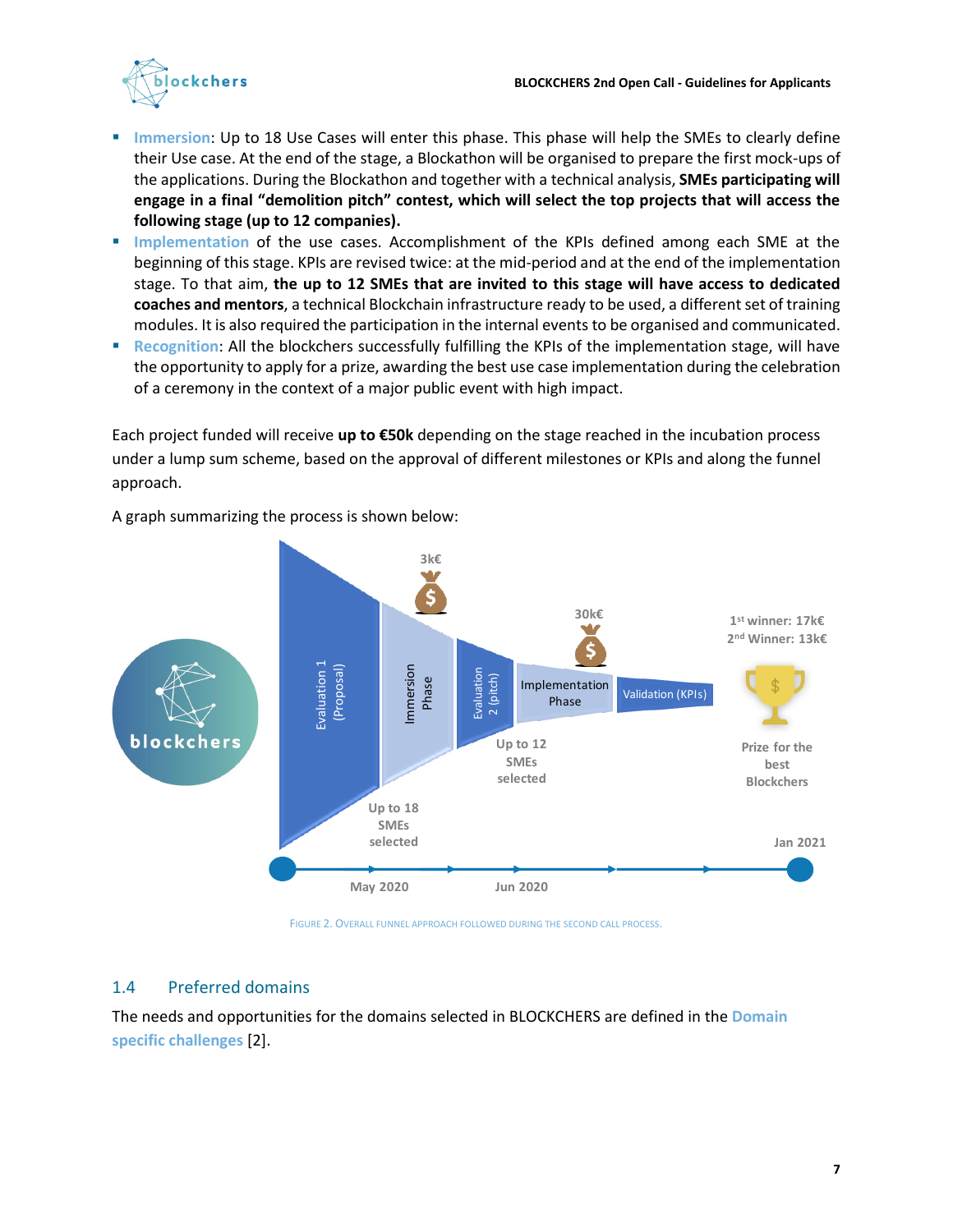

# <span id="page-7-0"></span>**2. CALENDAR**

#### 2.1 Proposals Open Call

- <span id="page-7-1"></span>▪ Call opening on F6S platform [\[h](#page-25-1)ttps://www.f6s.com/blockchers2020/apply] on 13/01/2020
- Deadline for submission via FS6 Platform 13/03/2020, 12:00 (noon) CEST
- Evaluation from 16/03/2020 to 03/04/2020.
- Communication of results to applicants from 06/07/2020 to 08/04/2020
- Negotiation and sub-grantees signature of contracts from 20/04/2020 to 15/05/2020

#### <span id="page-7-2"></span>2.2 Stage 1 – Immersion

- Execution from 16/05/2020 to 30/06/2020
- Evaluation to access to the Implementation Stage: a Blockathon will be organised to prepare the first mock-ups of the applications. During the Blockathon, and together with a technical analysis, SMEs participating at Inmersion stage will engage in a final "demolition pitch" contest which will be the basis for the evaluation.
- Official communication of results to applicants will be done from 01/07/2020 to 03/07/2020

#### <span id="page-7-3"></span>2.3 Stage 2 – Implementation

- Execution from 15/07/2020 to 15/12/2020
- **•** The use cases fulfilling the previously determined KPIs will be considered for the final recognition.
- Communication of results from 16/12/2020 to 23/12/2020

#### <span id="page-7-4"></span>2.4 Stage 3 – Recognition

**•** The prizes will be distributed by the celebration of a ceremony in the context of a major public event with high impact. January 2021

**Dates are an initial estimation and might slightly change** if agreed by BLOCKCHERS consortium for the benefit of the sub-grantees.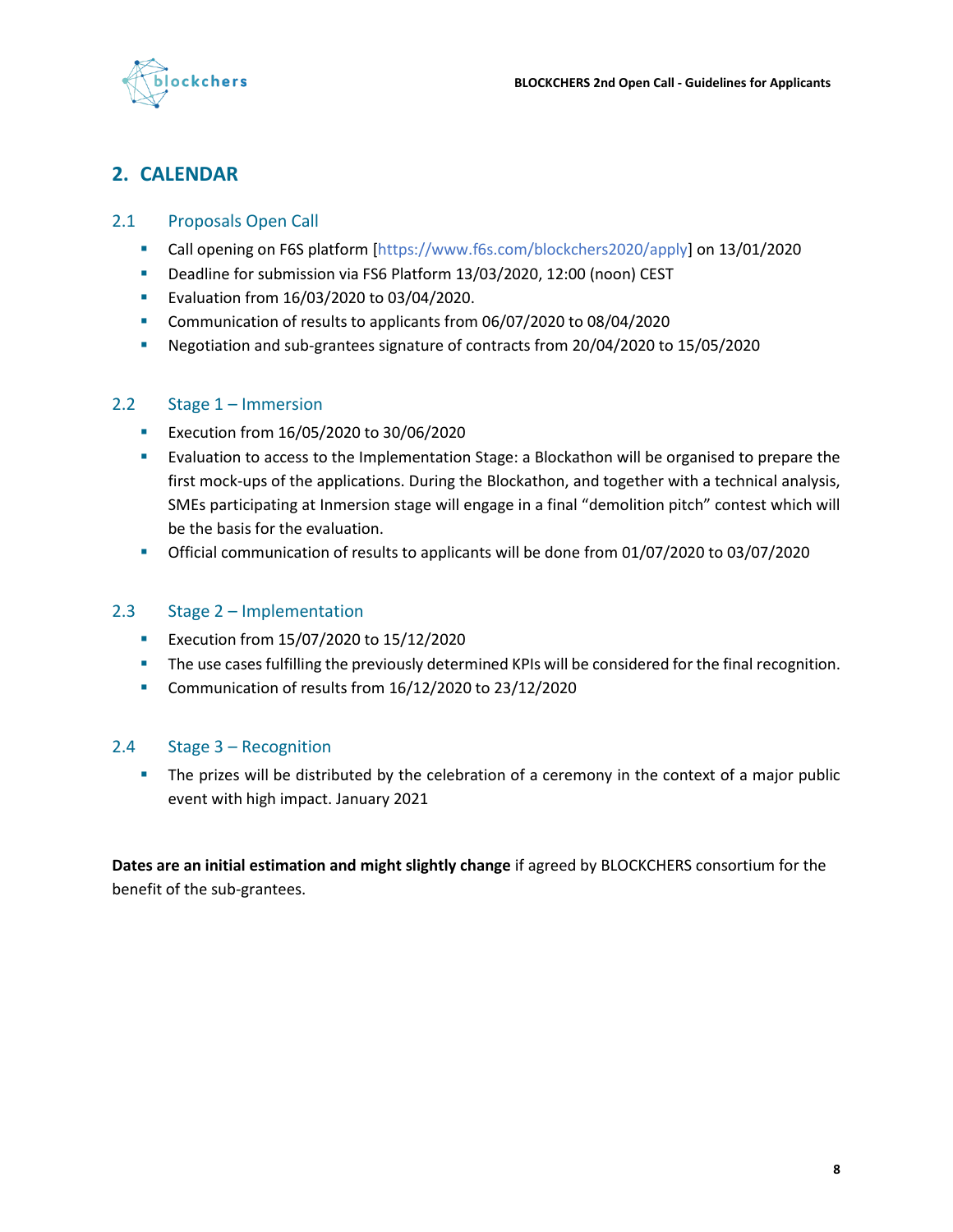

## <span id="page-8-0"></span>**3. BENEFICIARIES**

#### <span id="page-8-1"></span>3.1 Types of Beneficiaries

The accepted applicants for BLOCKCHERS open call are **technological SME** developing a use-case for an end-user SME based on DLT. The detailed definition of SME is explained in the following section 3.3.

The implementation of the DLT by the beneficiary in any of the **Domain specific challenges** [2], must be assured and represented by an end-user SME from these domains. The end user SME follows the same definition of SME as indicated above.

#### <span id="page-8-2"></span>3.2 Use Cases

The use case is directed to the development of a new solution based on DLT to solve a current challenge or needs identified in an End-user SME from different domains. For the development of the Uses Cases, a relationship between the Technological SME and the End user SME from the indicated domains is needed.

The end user SME DOES NOT RECEIVE FUNDING, but their participation with the Technological SME needs to be assured. In order to demonstrate this relationship, a Commitment Letter must be signed by both SMEs and presented with the application form. A template for this Commitment Letter is available at the website.

#### <span id="page-8-3"></span>3.3 Definition of SME

A SME will be considered as such if accomplishing with the Commission [Recommendation 2003/361/EC](http://eur-lex.europa.eu/LexUriServ/LexUriServ.do?uri=OJ:L:2003:124:0036:0041:en:PDF) [\[3](#page-25-2)] and the **SME** user guide [\[4](#page-25-3)]. As a summary, the criteria which define a SME are:

- Headcount in Annual Work Unit (AWU) less than 250.
- Annual turnover less or equal to €50 million or annual balance sheet total, less or equal to €43 million.

#### <span id="page-8-4"></span>3.4 Eligible Countries

Only applicants and End-users legally established and working as SME in any of the following countries will be eligible:

- **•** The Member States (MS) of the European Union (EU), including their outermost regions;
- **The Overseas Countries and Territories (OCT) linked to the Member States**<sup>1</sup>;
- H2020 Associated countries: according to the updated list published by the EC at [http://ec.europa.eu/research/participants/data/ref/h2020/grants\\_manual/hi/3cpart/h2020-hi](http://ec.europa.eu/research/participants/data/ref/h2020/grants_manual/hi/3cpart/h2020-hi-list-ac_en.pdf)[list-ac\\_en.pdf](http://ec.europa.eu/research/participants/data/ref/h2020/grants_manual/hi/3cpart/h2020-hi-list-ac_en.pdf)

 $^1$  Entities from Overseas Countries and Territories (OCT) are eligible for funding under the same conditions as entities from the Member States to which the OCT in question is linked.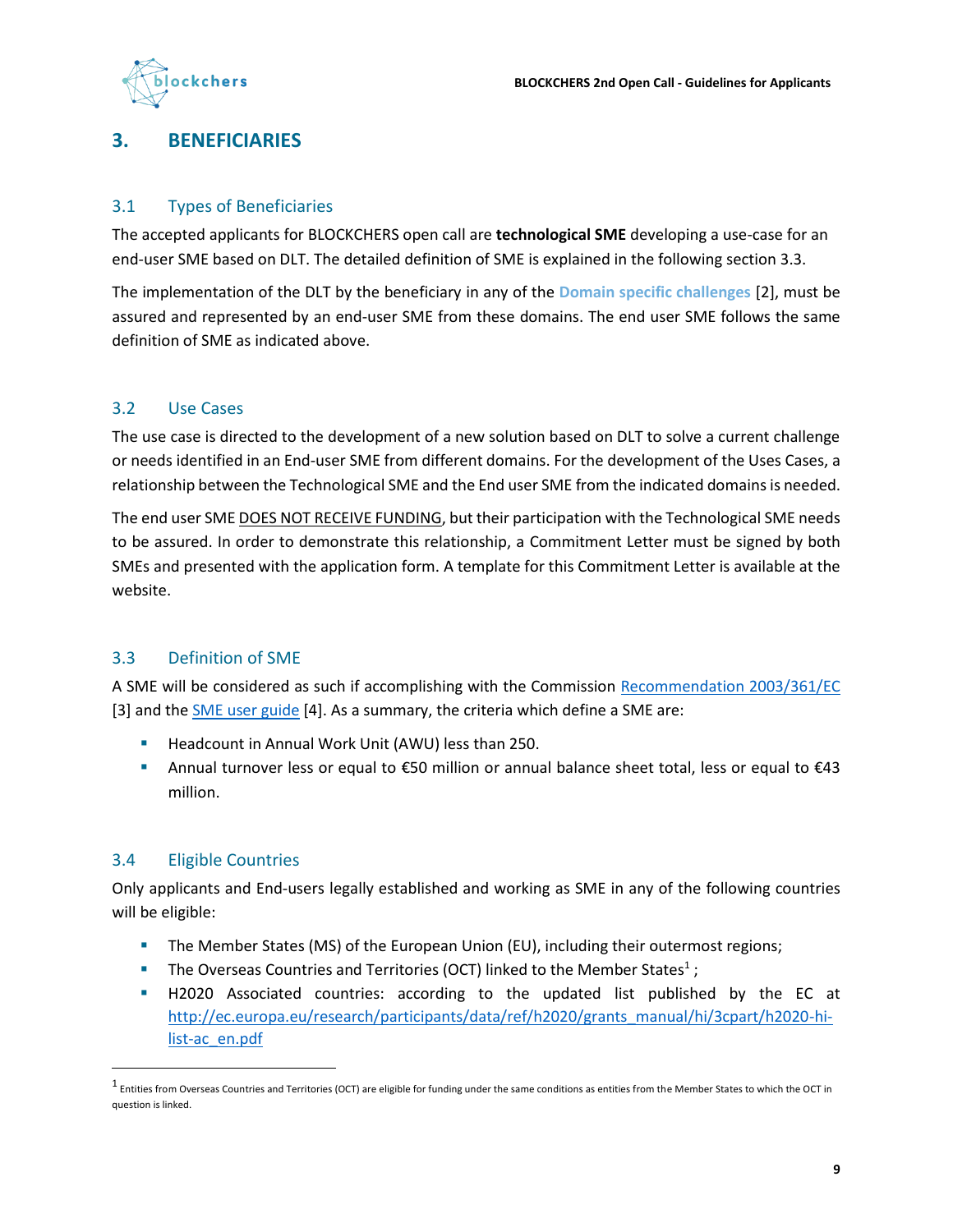

## <span id="page-9-0"></span>**4. GENERAL INFORMATION**

#### <span id="page-9-1"></span>4.1 Means of Submission

The F6S platform will be the entry point for all proposals in Stage 1 [5] (accessible at [https://www.f6s.com/blockchers2020/apply\)](https://www.f6s.com/blockchers2020/apply). Submissions received by any other channel will be automatically discarded.

Documents required in subsequent stages will be submitted via dedicated channel, which will be indicated by BLOCKCHERS consortium during the sub-granted projects execution.

#### <span id="page-9-2"></span>4.2 Language

**English** is the official language for BLOCKCHERS open calls. Submissions done in any other language will not be evaluated. English is also the only official language during the whole execution of the process. This means any requested submission of deliverables will be done in English in order to be eligible.

#### <span id="page-9-3"></span>4.3 Documentation Formats

Any document requested in any of the stages must be submitted electronically in PDF format without restrictions for printing.

#### <span id="page-9-4"></span>4.4 Origin of the Funds

Any selected proposer will sign a dedicated Sub-Grantee Funding Agreement with the members of the BLOCKCHERS consortium. The funds attached to the Sub-Grantee Funding Agreement come directly from the funds of the European Project BLOCKCHERS, and the consortium is managing the funds according to the grant Agreement Number 828840 signed with the European Commission.

As can be seen in the Sub-Grantee Funding Agreement template [\[6](#page-25-4)], this relation between the subgrantees and the European Commission through BLOCKCHERS project carries a set of obligations to the sub-grantees with the European Commission. It is the task of the sub-grantees to accomplish them, and of the BLOCKCHERS consortium partners to inform about them.

#### <span id="page-9-5"></span>4.5 Number of Proposals per Applicant

#### **Only one proposal will be accepted for funding per technological SME.**

Given the fact this call is a competitive one, and the solutions will focus in a specific challenge or project, **only one proposal per SME will be evaluated**. In the case of a multiple submission by a SME, only the last one received (timestamp of the system) will enter into our evaluation process, the rest being declared as non-eligible.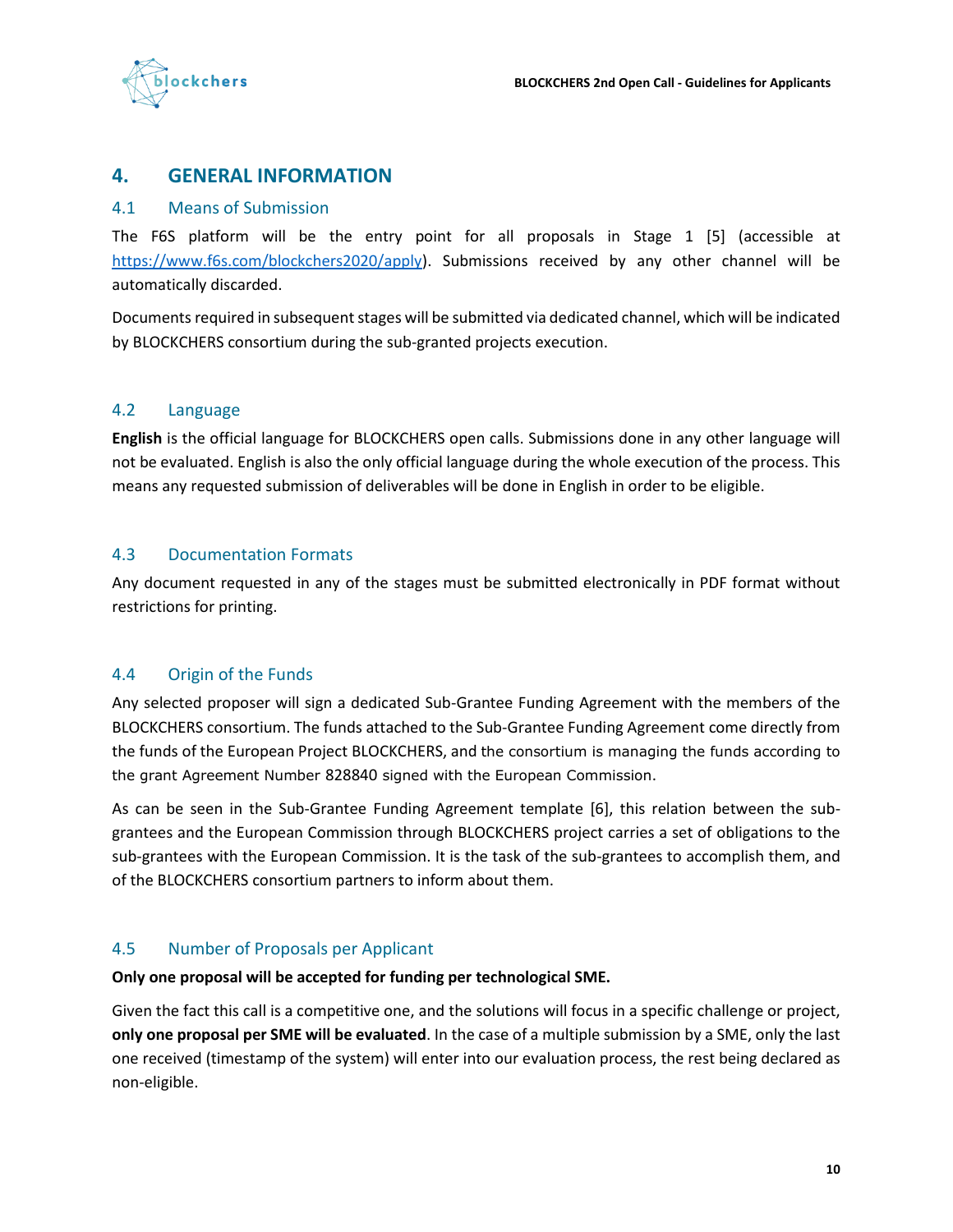

If the last submitted proposal is declared then non-eligible or fails to reach the thresholds of the evaluation, the other proposals submitted earlier will not be considered for evaluation in any case.

Proposals selected in the 1<sup>st</sup> Open Call of Blockchers (2019) are not eligible in this 2<sup>nd</sup> Call (2020).

#### <span id="page-10-0"></span>4.6 Funding Principle

The process will be based on a 4-stage process **OPEN CALL – IMMERSION – IMPLEMENTATION – RECOGNITION**. Each stage comprises a set of activities that qualify for financial support. All the funds disbursed will be based on concrete results and not administrative justifications.

- Immersion: €3,000 attached to the successful participation in the respective call Blockathon, elaboration of a mock-up of the future solution making use of DLTs and a pitch of the overall solution in the pitch contest.
- Implementation: up to **€30,000** subject to the degree of accomplishment of the KPIs defined among each SME and its coach at the beginning of this stage. The selected participants are also required to attend some of the internal events organized by the consortium in this stage. The total amount of this stage will be divided in two payments according to the % of KPI's fulfilment in each review.
- **Recognition:** All the blockchers successfully fulfilling the KPIs of the implementation stage, will have the opportunity to apply for a prize, awarding the best use case implementation during the celebration of a ceremony in the context of a major public event with high impact. The winners will receive **€17.000** or **€13.000** for the first and second prize respectively.

Therefore, a third-party could receive as **maximum €50,000** for a project, under a lump sum scheme, based on the approval of different milestones or KPIs and along the funnel approach.

## <span id="page-10-1"></span>**5. SUBMISSION OF PROPOSALS**

The submission will be done through the F6S platform which is directly linked from BLOCKCHERS website [\(www.blockchers.eu\)](http://www.blockchers.eu/). This means the proposers are required to register a profile at FS6 to be able to submit a proposal.

The documents that will be submitted are:

1. **Proposal form:** an online form divided in different sections: (0) Admin & contact data (1) Challenge chosen, (2) Team, (3) Domain directed to and End user SME as partner, (4) Product, (5) DLT used, (6) Market & Competition, (7) Customer acquisition, (8) Business & Traction, (9) Growth strategy, (10) Investment & milestones and (11) a Pitch presentation.

The project proposals have to strictly adhere to the form provided by BLOCKCHERS consortium via F6S platform, which defines sections and the overall length. Evaluators will be instructed not to consider extra material in the evaluation.

2. **Proposal form:** an online form divided in different sections: (0) Admin & contact data (1) Challenge chosen, (2) Team, (3) Domain directed to and End user SME as partner, (4) Product, (5) DLT used, (6)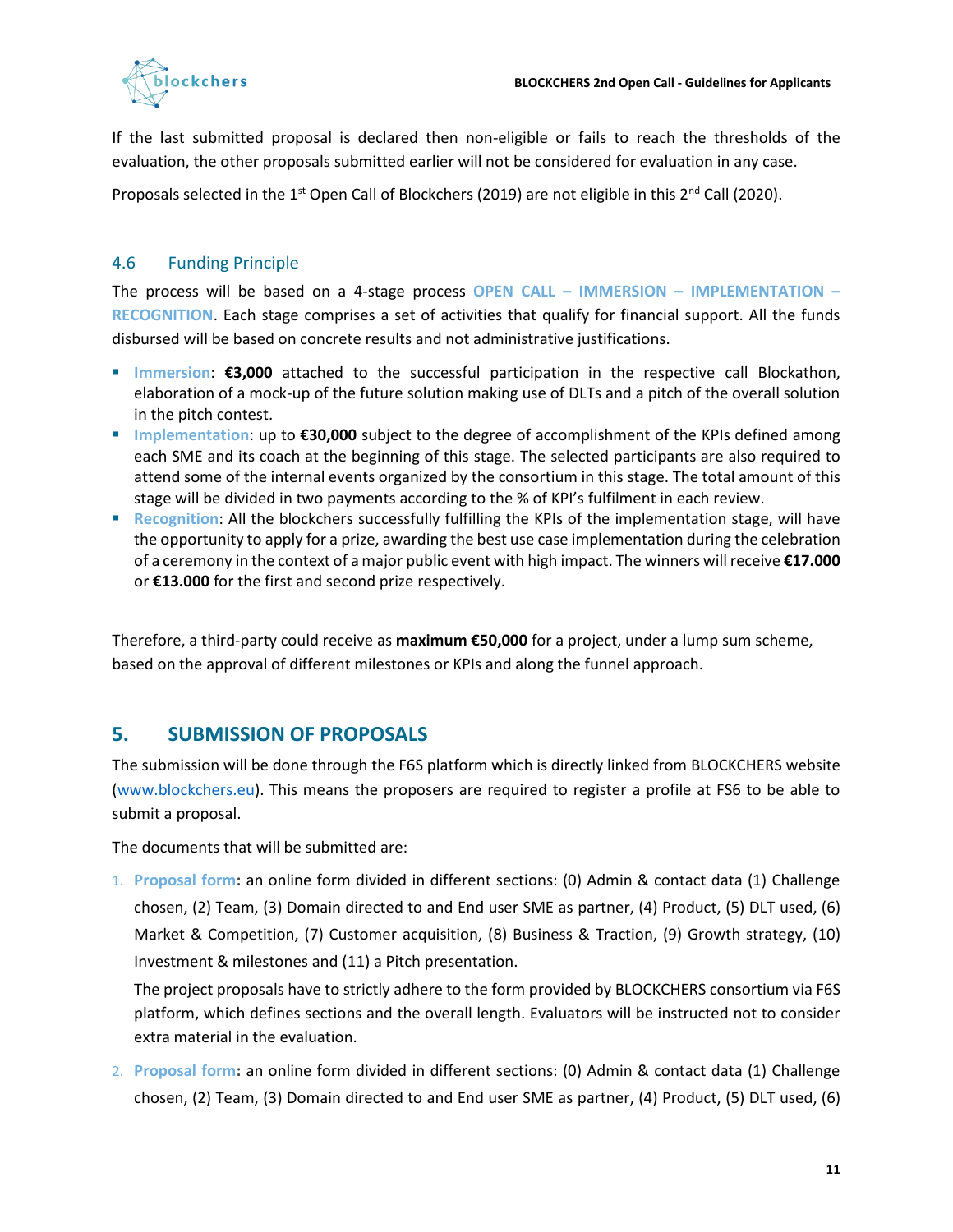

Market & Competition, (7) Customer acquisition, (8) Business & Traction, (9) Growth strategy, (10) Investment & milestones and (11) a Pitch presentation.

3. **Declaration of Honour**: a tick box clicked by the SME confirming they have read the conditions and agree with the conditions defined in this document.

If the applicant discovers an error in the proposal, and provided the call deadline has not passed, the applicant may submit a new version (for this purpose, the applicant must request it to the support team through [hello@blockchers.eu\)](mailto:hello@blockchers.eu). Only the last version received before the call deadline will be considered in the evaluation.

It is strongly recommended not to wait until the last minute to submit the proposal. Failure of the proposal to arrive in time for any reason, including communications delays, automatically leads to rejection of the submission. The time of receipt of the message as recorded by the submission system will be definitive.

BLOCKCHERS offers a dedicated support channel available for proposers at [hello@blockchers.eu.](mailto:hello@blockchers.eu) Requests or inquiries about the submission system or the call itself, received AFTER the closure time of the call will neither be considered nor answered.

## <span id="page-11-0"></span>**6. Evaluation Process**

#### <span id="page-11-1"></span>6.1 Proposal Stage

#### <span id="page-11-2"></span>6.1.1 Proposal Reception

Submissions will be done ONLY through F6S platform in the space enabled for BLOCKCHERS project [\[5](#page-25-1)]. A full list of proposers will be drafted containing their basic information for statistical purposes and clarity (which will be also shared with EC for transparency).

The application reception **will close at 12:00 (noon) CEST on 13th March 2020**. There will not be deadline extensions unless a major problem, caused by BLOCKCHERS and not by the proposers, makes the system unavailable.

#### <span id="page-11-3"></span>6.1.2 Eligibility

An automatic filtering to discard non-eligible proposals will follow the shortlist below. Eligibility criteria check will verify:

- a. the existence of a legal SME in an eligible country,
- b. the uniqueness of the proposal,
- c. the non-existence of the same proposal selected by BLOCKCHERS in the previous call(s)
- d. the use of DLTs,
- e. the commitment of a complementary SME as an end-user in the use case proposed. Unsigned letters will make the proposal NOT eligible.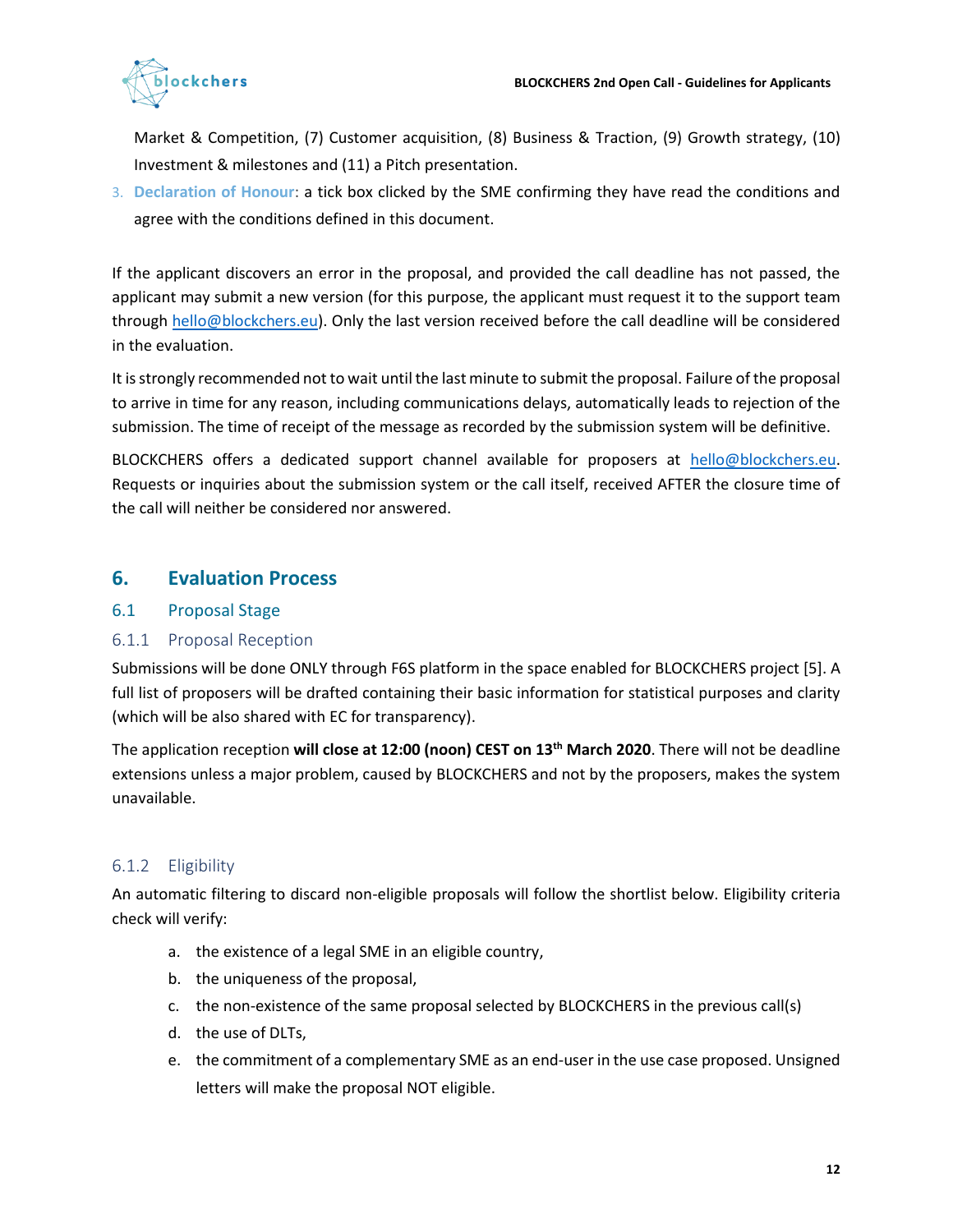

- f. the link to any of the domain challenges or the cross-sector challenge,
- g. the correct fulfilment of the submission form on F6S and
- h. the issues of multiple participation described in section 4.6.

Proposals marked as non-eligible will get a rejection letter including the reasons (a to g) for being declared as non-eligible. No further feedback on the process will be given.

#### <span id="page-12-0"></span>6.1.3 Automatic Sorting

On a second step, the evaluation process will automatically sort the proposals according to a set of indicators monitoring the skills of the companies and team behind the application.

The concrete criteria for this automatic sorting will be made public AFTER the two calls for proposals are closed. These criteria will not be public before the calls to avoid proposers sending fit-for-the-call submissions.

Proposals not passing the automatic sorting will be sent a rejection letter indicating that the proposal does not reach the internal traction indicators needed for accessing the programme. No further feedback on the process will be given.

#### <span id="page-12-1"></span>6.1.4 Remote Evaluation

After the automatic sorting, the final shortlist for evaluation will be created. The proposals will be given to the external evaluators.

#### Evaluators

Every proposal will be assessed by 2 external experts with different profiles (technical, business). External evaluators will be part of the evaluations and, in any case, will have to sign a declaration that they have no conflict of interest. The criteria for evaluation will be:

- (1) technical approach and usage of DLTs
- (2) team behind the project and
- (3) feasibility of a business case under the use case scenario.

#### Scoring

Reviewers will evaluate the proposals considering the above-mentioned criteria for the challenge. Each criterion will have a score from 0 to 5. Decimal scores may be given. For each criterion under examination, score values will indicate the following assessments:

**• 0 Fail**. The proposal fails to address the criterion under examination or cannot be judged due to missing or incomplete information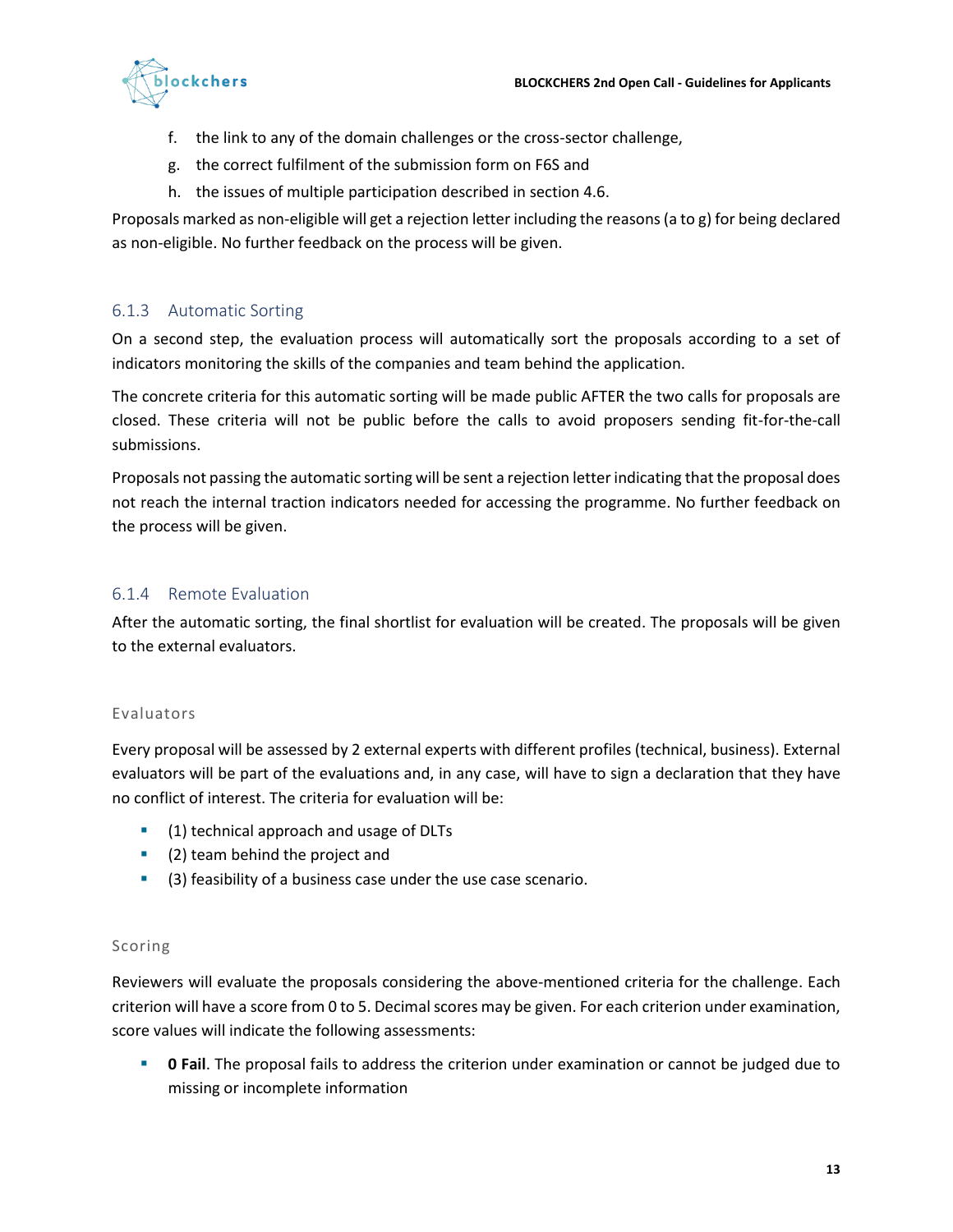

- **1 Very poor**. The criterion is addressed in an unsatisfactory manner.
- **2 Poor**. There are serious inherent weaknesses.
- **B** 3 Fair. While the proposal broadly addresses the criterion, there are significant weaknesses that would need correcting.
- **4 Good**. The proposal addresses the criterion well, although certain improvements are possible.
- **5 Excellent**. The proposal successfully addresses all relevant aspects of the criterion in question. Any shortcomings are minor.

In order to be eligible for the following stage, **each proposal will need to score at least 3 points out of 5 on each criterion and a minimum of 12 in sum.**

The information on the evaluation will be compiled into an Evaluation Summary Report which will be sent to applicants after being approved by BLOCKCHERS consortium and the evaluators.

A maximum of 24 proposals will be shortlisted in this stage and around 18 will be invited to sign a contract (sub-grantee agreement) and access the "immersion" stage of the programme, keeping the rest in a reserve list.

#### <span id="page-13-0"></span>6.1.5 Draw Resolution

In the case of a draw in the final scoring, the following criteria will be used in the following order of priority:

- **E** Higher score for business potential criterion.
- **EXECT:** Higher score for team composition criterion.
- Gender equality fit of the proposal.
- **•** Participation in previous activities organised by BLOCKCHERS project.
- Date of submission: earlier submitted proposals go first.

#### <span id="page-13-1"></span>6.1.6 Communication

Every applicant will receive via e-mail:

- **E** An Evaluation Summary Report (ESR)
- **EXECT A letter informing of: rejection decision, invitation to negotiation and following steps or being part** of the reserve list.

#### <span id="page-13-2"></span>6.1.7 Negotiations

The objective of the negotiations is fulfilling the legal requirements between BLOCKCHERS consortium and every selected project of the call. The items covered will be:

■ Status information of the beneficiaries: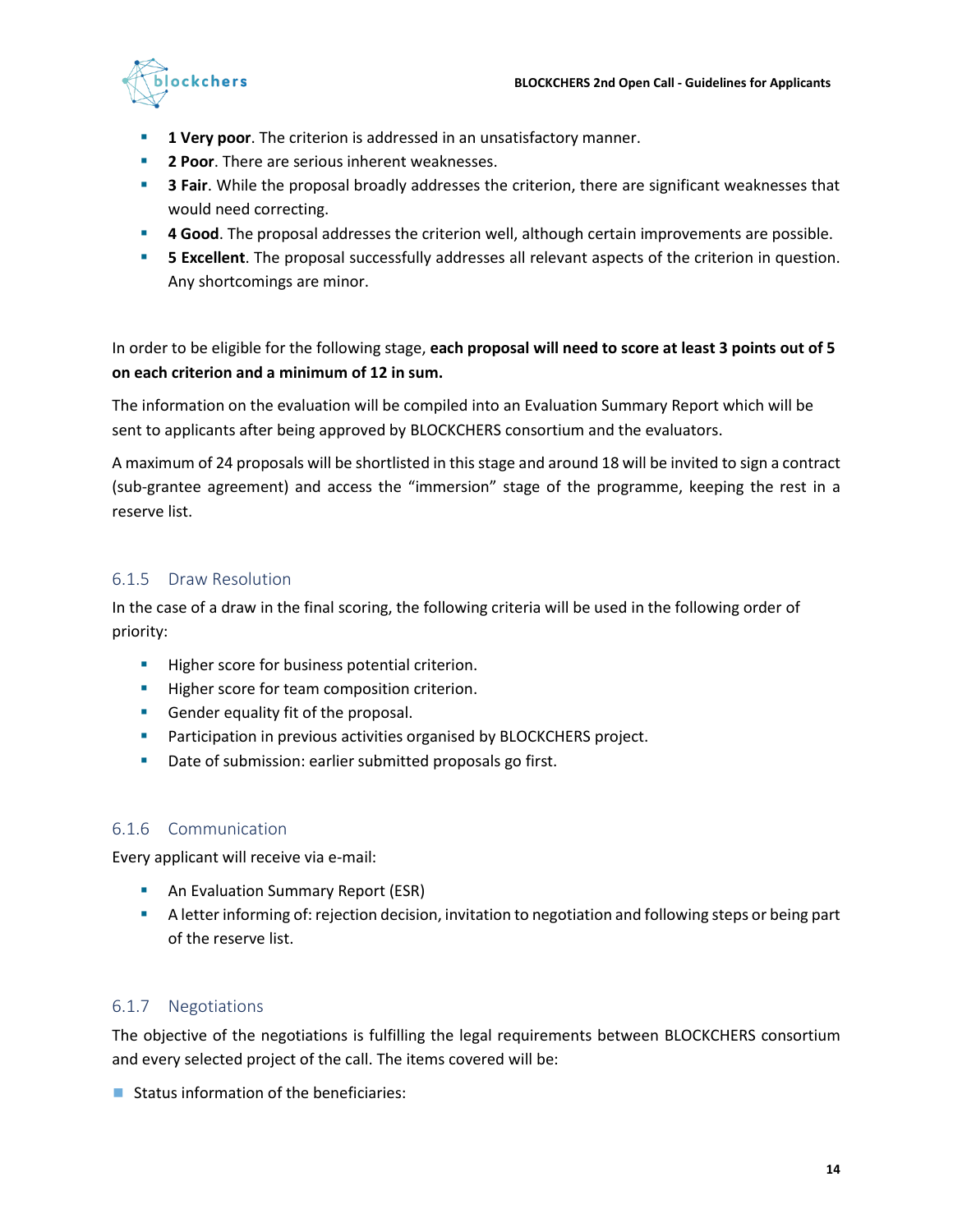

- **SMEs**. If the applicant has been fully validated as an SME on the Beneficiary Register of the H2020 Participant Portal, the PIC number has to be provided. The following documents could be required to prove the status as an SME if the applicant has not been fully validated as an SME on the Participant Portal:
	- 1. **SMEs check list:** signed and stamped.
	- In the event they declare being non-autonomous: the balance sheet and profit and loss account (with annexes) for the last period for upstream and downstream organizations
	- 2. **Status Information Form**. It includes the headcount (AWU), balance, profit & loss accounts of the latest closed financial year and the relation, upstream and downstream, of any linked or partner company.
	- 3. **Legal existence**. Company Register, Official Journal and so forth, showing the name of the organisation, the legal address and registration number and, if applicable, a copy of a document proving VAT registration (in case the VAT number does not show on the registration extract or its equivalent)
	- 4. **Supporting documents**. In cases where either the number of employees or the ownership is not clearly identified: any other supporting documents which demonstrate headcount and ownership such as payroll details, annual reports, national regional, association records, etc.
- **Bank account information**: The account where the funds will be transferred will be indicated via form signed by the SME and the bank owners. The holder of the account will be the SME.
- Sub-grantee funding agreement: Signed between the Consortium (represented by its coordinator ZABALA INNOVATION CONSULTING) and the beneficiary.

The request, by BLOCKCHERS consortium, of the documentation will be done including deadlines. Failing to meet the deadlines requested will directly end up the negotiation process and projects under the reserve list will substitute the failing applicants.

<span id="page-14-0"></span>

FIGURE 3. BENEFICIARIES VALIDATION PROCESS.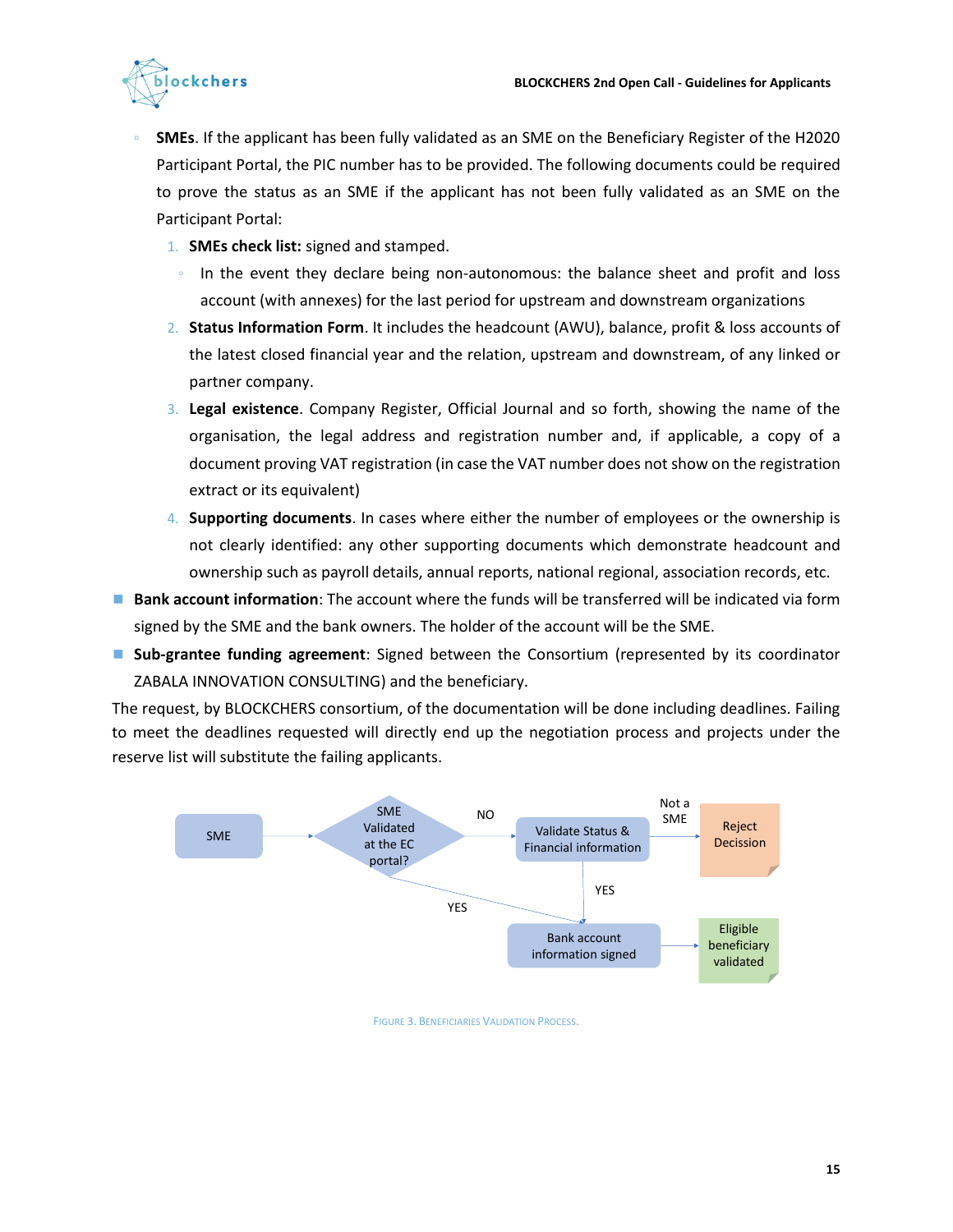

#### <span id="page-15-0"></span>6.1.8 Next stage

Up to 18 projects will access IMMERSION stage, according to the procedure explained above. Access to next stage is officially granted once the Sub-Grantee Funding Agreement is signed by the BLOCKCHERS consortium, represented by ZABALA INNOVATION CONSULTING, and the sub-grantee(s).

#### <span id="page-15-1"></span>6.2 STAGE 1 – IMMERSION

#### <span id="page-15-2"></span>6.2.1 Submission

Selected SMEs will be requested to attend an internal event. This event will be used to evaluate the SMEs on a face to face pitch contest and after a Blockathon event that will be held in June 2020 in a place to be determined, that will be communicated before the closure of the second Open Call. In this event the participants will have a couple of days to further develop their use case implementation (in the form of a presentation, live system or mock-up) and their business idea.

In this stage, 12 SMEs (18 -> 12) will be selected. The teams invited to this stage will have some time to prepare for the Blockathon. Training on how to prepare the pitch for the contest will be also considered.

#### <span id="page-15-3"></span>6.2.2 Evaluation

A "demolition pitch" contest will be used to evaluate the projects that will be scored based on three main criteria:

- 1. **Commercialisation** potential of their technology.
- 2. **Pitching skills** demonstrated in the demolition pitch contest
- 3. **Technological skills** demonstrated in the Blockathon.

The participants- besides describing the added value of their technology and its innovation potential – will be requested **to present the traditional SME as end-users** with whom they will implement and test their technology later, in the Implementation stage.

#### Scoring

Reviewers will evaluate the teams according to the criteria above. Each criterion will have a score from 0 to 5. Decimal point scores may be given. For each criterion under examination, the score values will correspond to the same assessment as in the earlier stage.

A **minimum** score of **3 for each criterion and an overall score of 12** for the 3 criteria will be needed. Only proposals reaching all the criteria will be eligible for accessing the Implementation stage.

Evaluators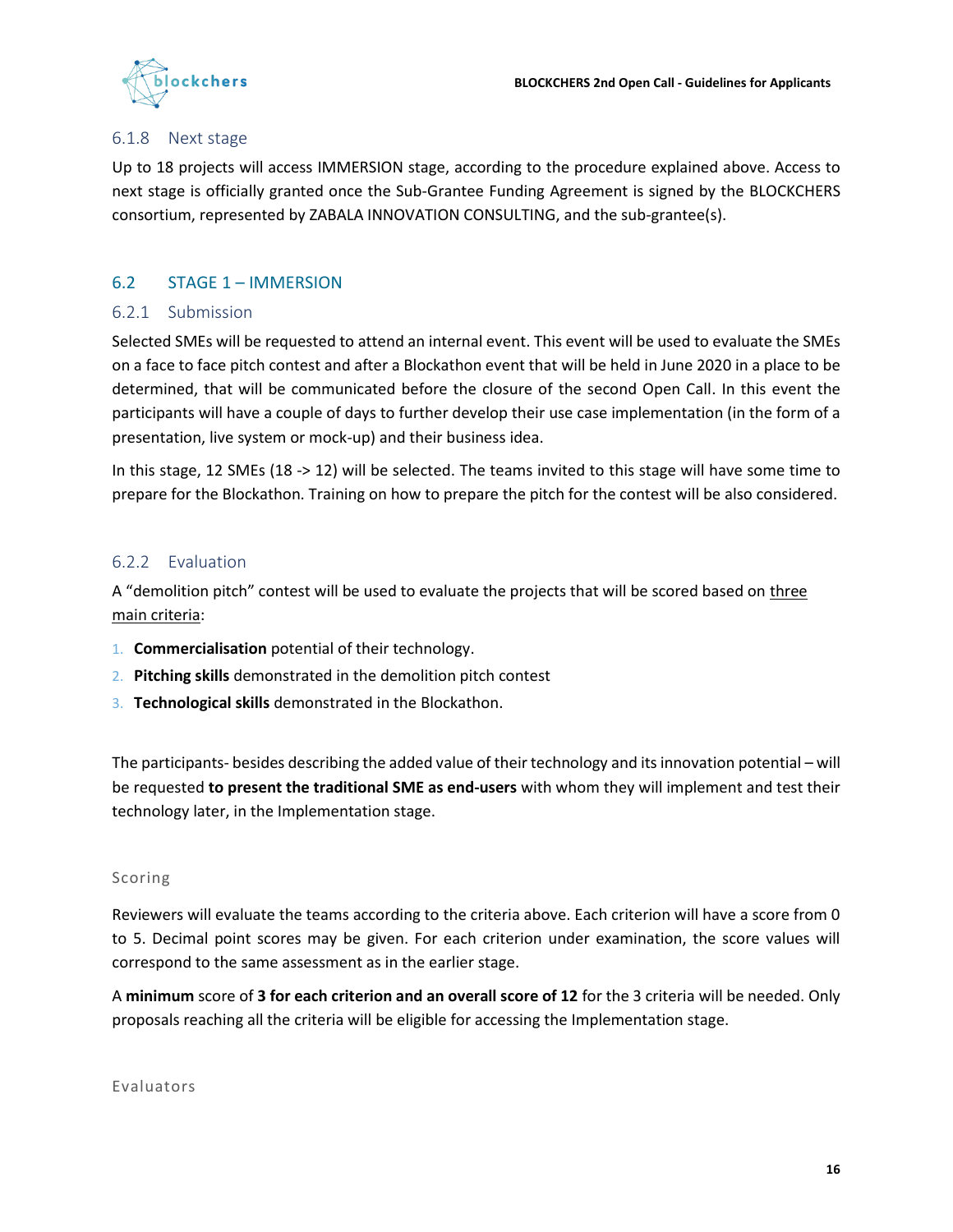

A panel of judges consisting of the members of our advisory board (and other external reviewers if not enough), who are experts in the field of DLT, who will select the top 18 use cases accessing the next stage - "Implementation". Evaluators will score the proposal individually and **complete and add comments to their scores** related to the evaluation criteria. This information will be compiled in a short **Evaluation Summary Report (ESR).**

#### <span id="page-16-0"></span>6.2.3 Draw resolution

In the case of a draw in the final scoring, the following criteria will be used in the following order of priority:

- **EXECTE:** Higher score for commercialisation potential.
- **E** Higher score for team's operational capacity criterion.
- **·** Higher score for pitching skills criterion.

#### <span id="page-16-1"></span>6.2.4 Communication

The best SMEs to move on to the Implementation stage will be first notified at the Blockathon event. Afterwards, every Sub-granted project will receive the ESR via email and will be informed about the obtained results. This will lead to one of the following decisions:

- **■** Invitation to access the next stage if the general thresholds are reached and the position in the ranking list is within the top 12.
- **•** Informing about ending the process if the thresholds are not reached and the position in the raking list is not within the top 12.

The legal registration documents will have to be provided for any payment at the Implementation stage to be issued.

#### <span id="page-16-2"></span>6.2.5 Payments

SMEs taking part in the pitch event (training, presentation, Blockathon) will be paid **€3,000** of the IMMERSION stage (winners or not).

Teams not attending the Blockathon will be automatically disqualified from the programme and will not receive the funding.

#### <span id="page-16-3"></span>6.2.6 Next stage

The best 12 companies over the thresholds will access Stage 2 – IMPLEMENTATION.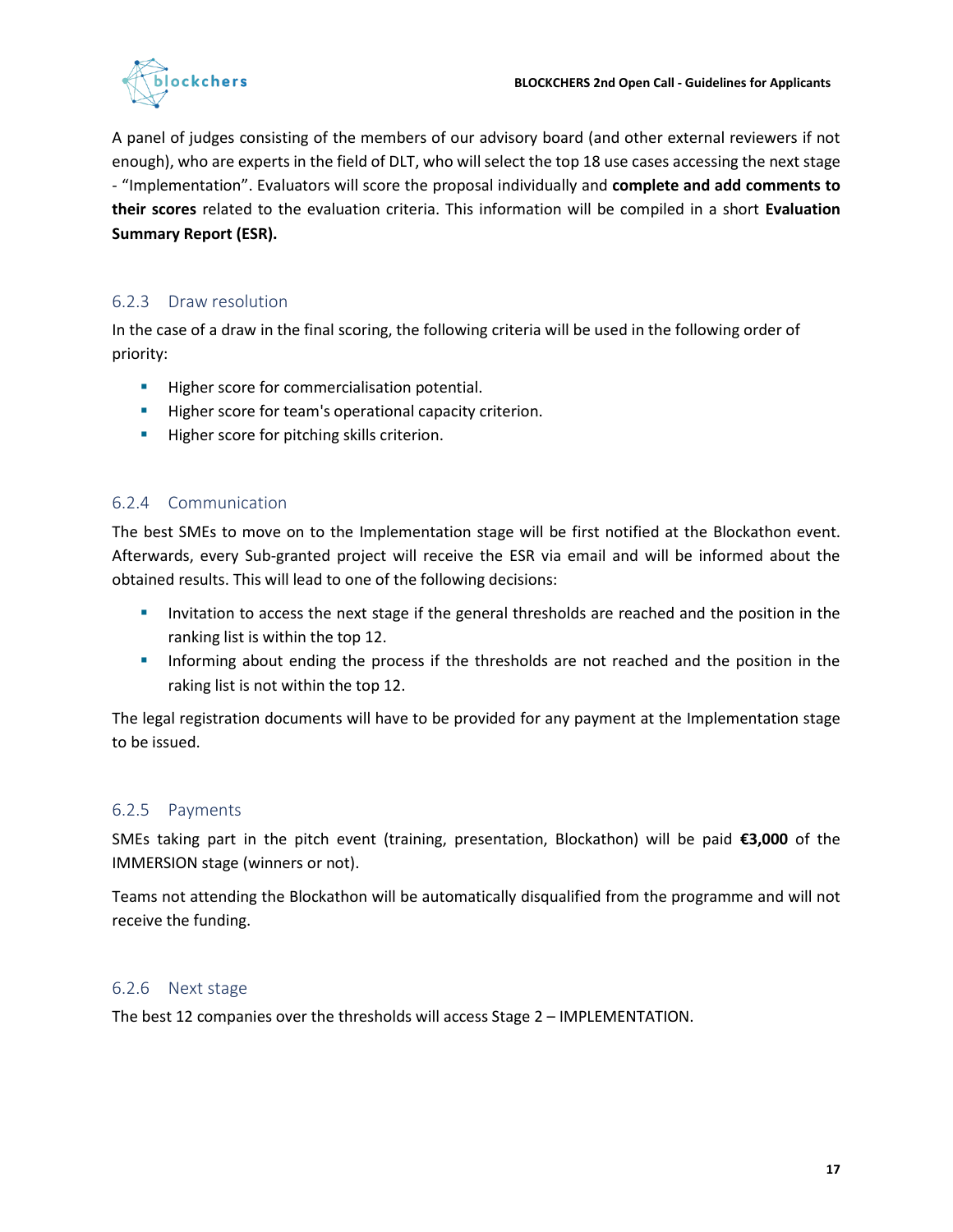

#### <span id="page-17-0"></span>6.3 STAGE 2 - IMPLEMENTATION

The following four months will be fully dedicated to the implementation in a real use-case of the product/service designed. The selected 12 Blockchers will take part in the implementation process, where their technologies will be used in a specific domain with the active involvement of their end-users.

Coaches for all teams will be nominated. Each SME will be assigned one coach who will have regular coaching sessions with the teams regarding their development. Furthermore, they will define the features of the **use-case**. The teams will define the baseline and related KPI, against which the use case will be validated.

#### <span id="page-17-1"></span>6.3.1 Evaluation

#### Continuous follow-up

The initial set-up of the stage will include a definition of KPIs (from the development, dissemination and business perspective) to set clear and objective indicators to which the funding will be linked. By the end of this stage the **12 sub-granted projects will be evaluated again according to the milestones and KPIs** determined with the assigned coaches.

The assessment of the KPIs execution will be done twice, at mid-term of the implementation period and at the end. The participation in the internal events and the implementation of a use case are also compulsory requirements.

This assessment will be carried out by the internal coaches assigned, who will be in charge of the followup process of each of the projects. Payments are linked to the degree of fulfilment of those KPIs in the two revisions. Only the SMEs with an average completion of an 80% of their KPIs will have access to their final prize.

The coach for each SME will prepare a Follow-up Report indicated the grade of fulfillment of the KPIs.

#### Final evaluation

To conclude the Stage 2-IMPLEMENTATION, a final evaluation of the technical and business part of each project will be done in a final event (location to be determined) with a similar scheme as the earlier Immersion stage.

#### Deliverables

Compulsory deliverables that will be needed to access the final stage and receive the final payment of the Stage 2 are:

**•** Promotional video (3 minutes length) about the SME and their product/service. This video will be made public in different channels. It will be in English or subtitled in English.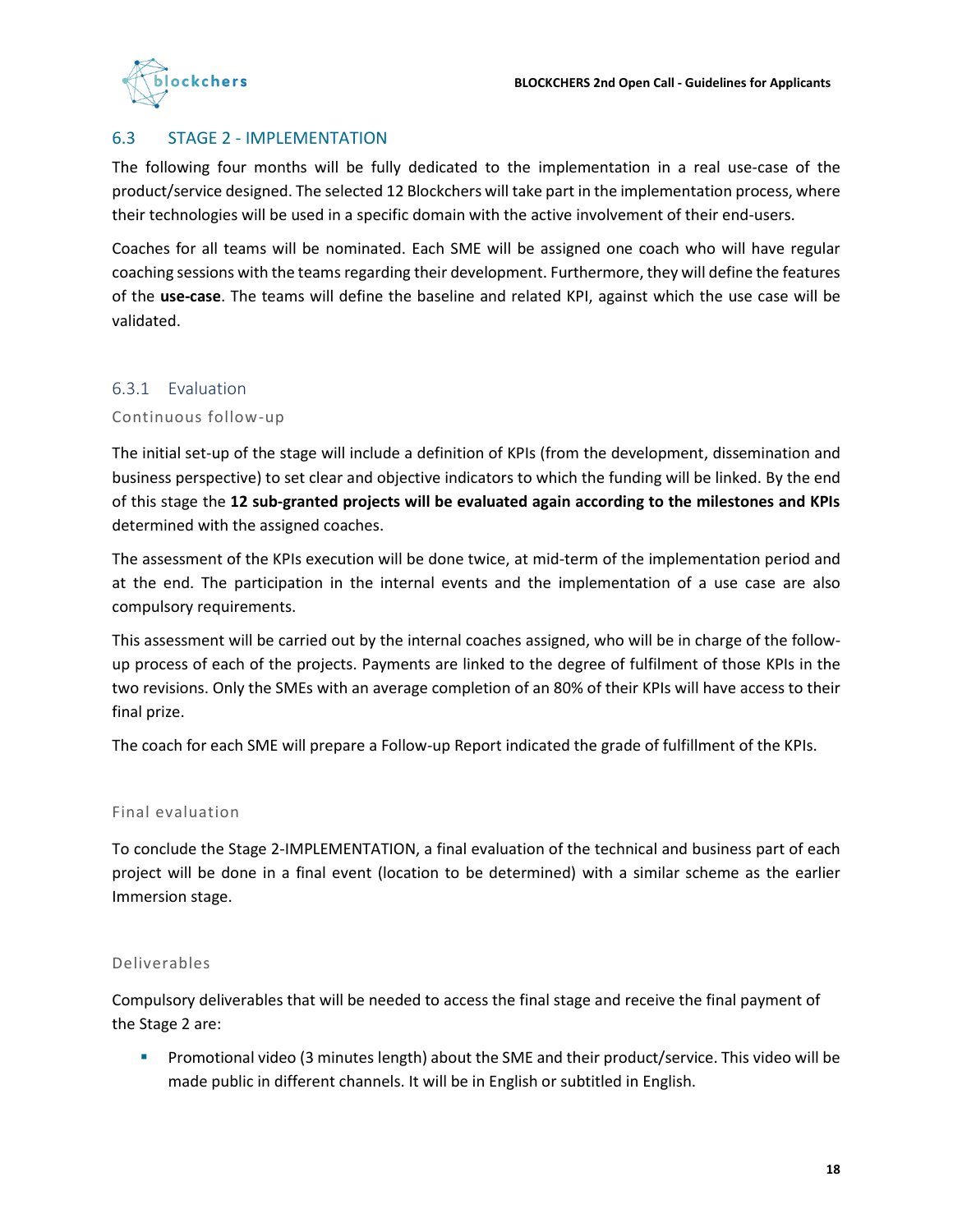

- **•** Document indicating the means trialling the use case for a potential customer (login information, website address, link to a demo video or whatever means are needed to check the use case exists and works).
- **E** Individual KPI reports defined with the coach and their intermediate stage evaluations.
- **EXECUTE:** Summary document of the activities performed, and progress made by the company. The template to be completed will be provided by the BLOCKCHERS consortium.

#### <span id="page-18-0"></span>6.3.2 Payments

Up to **€30,000** may be granted depending on the accomplishment of the KPIs defined at the beginning of this stage among each SME and its coach. Those KPIs will be revised twice, at mid-term of the implementation period and at the end.

The total amount of this stage will be structured in 3 different steps. The amounts and calendar will be defined in the Sub-grantee Funding Agreement.

- **Beginning of the implementation: define a set of KPIs to be achieved with their internal coach during** the first week of the implementation stage. This KPIs are different per SME and are related on the use case, domain and dissemination activities within BLOCKCHERS framework to be implemented.
- **■** Mid-term review and first payment: By the end of month 2 of the implementation and at the end of the implementation period, the assigned coaches will assess the KPI's percentage of execution of each use case. A 50% completion of the KPIs will launch a first payment of **€15,000** per SME. A lower completion of the tasks will launch the proportional payment. If the KPIs are met by less than a 30% the payment will be retained until the end of the stage. If less than a 20%, the SME will be automatically disqualified from the process.
- **Final review and second payment**: Following the same logic as before, the consortium will pay the remaining amounts **up to €30,000** per SME. Teams will be paid according to their overall completion of KPIs. Only in the case of an underperformance below of a 30% the team will be disqualified, and no further payment released.

Proof of legal registration as an SME in an eligible country" must be provided for any payment in this stage to be issued.

#### <span id="page-18-1"></span>6.3.3 Next stage

All the companies that fulfill the requirements indicated in this Stage will access to Stage 3-RECOGNITION. Good technical projects with a credible growth strategy will be selected.

#### <span id="page-18-2"></span>6.4 STAGE 3 - RECOGNITION

In this Final Stage, all the SME participating in the Implementation stage and passing the validation successfully, will have the opportunity to apply for a prize, awarding the best examples of use case implementation. At the end of this stage, on January of 2021, a final event will be organized. The location and final date will be communicated in good time to Blockchers and relevant stakeholders.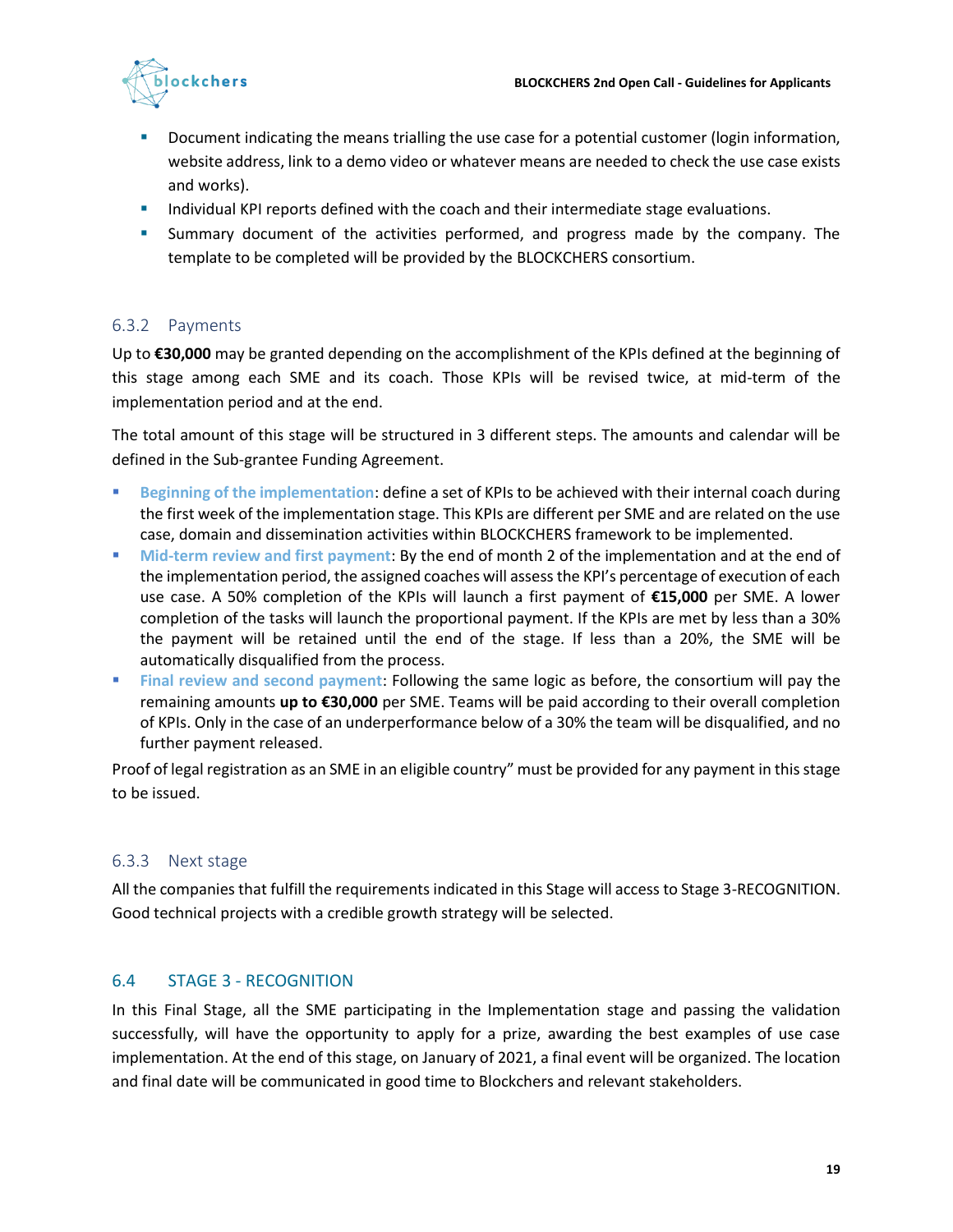

#### <span id="page-19-0"></span>6.4.1 Evaluation

The SMEs qualifying to this stage will have a 5 to 10 minutes pitch on stage where they will present their use case implemented in front of a jury. The jury will select the best 2 cases that will be awarded with further equity-free funding.

The criteria for selection will be based on their presentation about the results obtained in the use case, plus their mid-term expected activities related to DLT that will be possible thanks to the implementation of the use case.

#### Deliverables

A **summary comprising a progress overview** of each team will be requested from the companies. A suitable template for it will be provided by BLOCKCHERS consortium.

#### <span id="page-19-1"></span>6.4.2 Payments

The winners will receive **€17,000** or **€13,000** for the first and second prize respectively, as well as promotion in as success stories with high market replicability.

#### <span id="page-19-2"></span>6.5 BLOCKCHERS Events

BLOCKCHERS will organise physical and/or online events on each of the stages to the teams involved. It will be compulsory to attend those events in person. At least one representative per team will be required in each event, although it is strongly advised that at least two people attend.

Failing to attend any of the proposed events defined at the beginning of each stage by BLOCKCHERS will automatically disqualify the team from further stages.

All the events will be informed with enough time to prepare the logistics and reservations for all the team members. An estimation of the events and places is already described on each stage of these guidelines for applicants.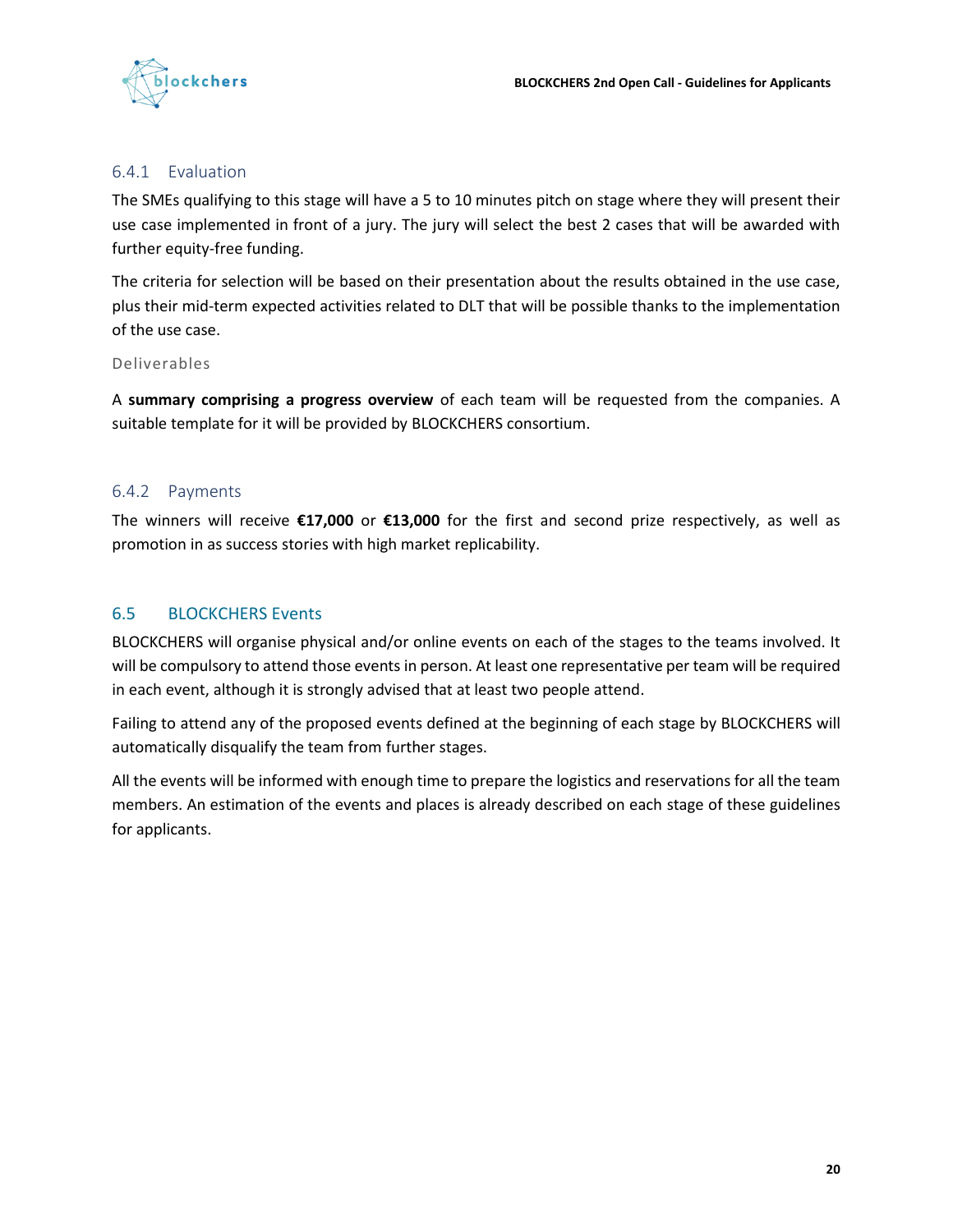



#### <span id="page-20-0"></span>6.6 Summary of the evaluation and payment process

FIGURE 4. SUMMARY OF THE EVALUATION AND PAYMENT PROCESSES.

<span id="page-20-3"></span>Depending on the stage reached by each SME, different quantities will be granted.

- Third parties successfully participating in Immersion stage will receive **€3,000.**
- Third parties successfully completing all the KPIs verification in Implementation will receive **€30,000** additionally.
- Third parties first winners in Recognition stage will receive **€17,000** additionally and second winners in Recognition stage will receive **€13,000** additionally.

This means that a third party could receive as **maximum €50,000 for a project**.

#### <span id="page-20-1"></span>**7. Intellectual property rights**

#### <span id="page-20-2"></span>7.1 Background

All the participants will confirm and declare that they are the sole creators of the software they will develop and that it is free from third party rights. Combinations of their own software plus open source existing ones will be permitted and fostered.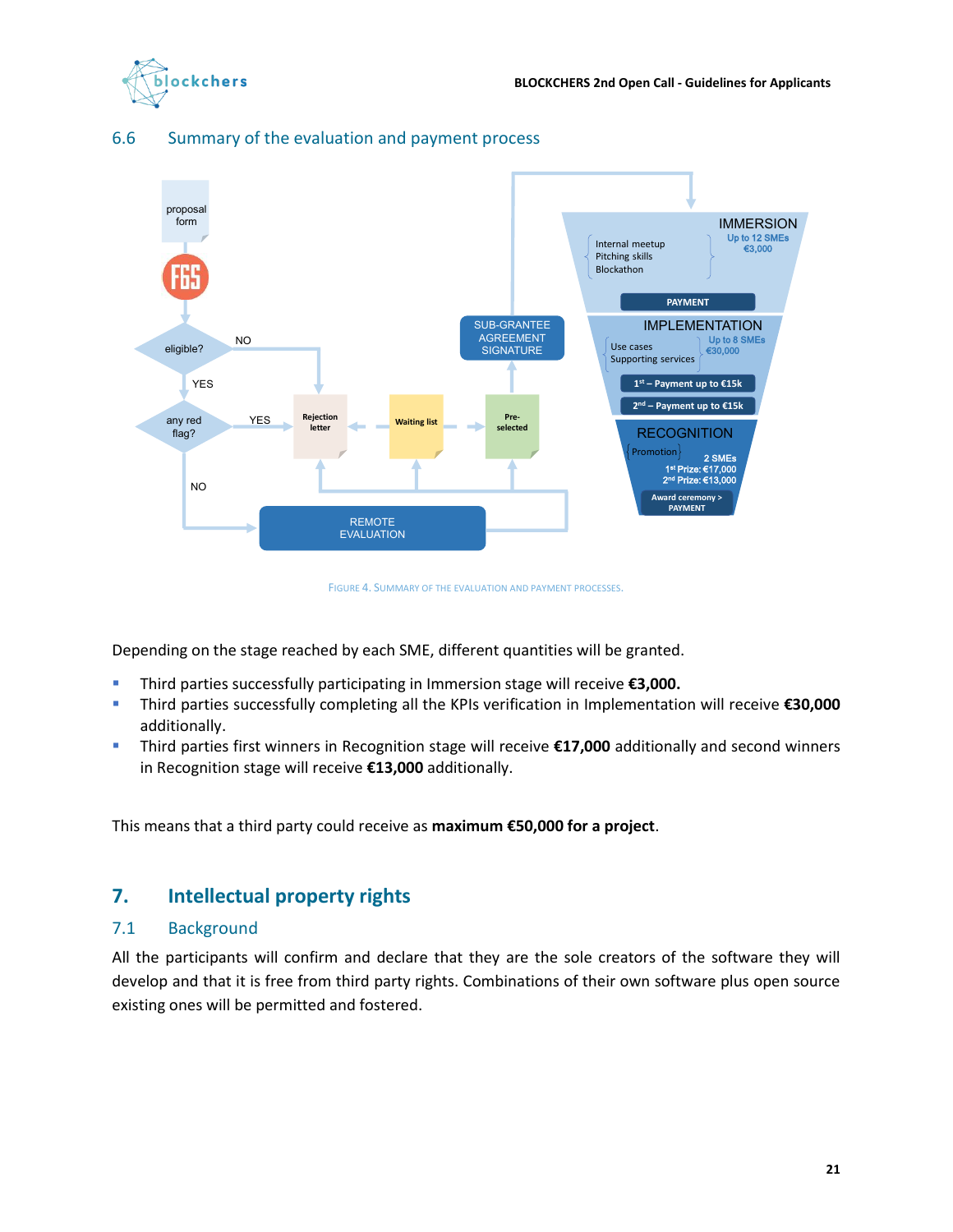

#### <span id="page-21-0"></span>7.2 Foreground

**The property of the software or products developed by sub-granted SMEs, within the framework of the BLOCKCHERS open calls, will be entirely owned by them**. It will be their decision to determine if any part of the software will have an open-source license or not. BLOCKCHERS consortium will guide the SMEs and offer the different alternatives on the software licensing making use of the guidelines published by the IPR Helpdesk of the  $EC<sup>2</sup>$ .

The relation between the technological SME and the End user SME regarding the Intellectually Property Rights (IPR) should be discussed among both partners, if needed, and established into a private agreement out of the scope of BLOCKCHERS programme.

# <span id="page-21-1"></span>**8. Technical services and infrastructure by BLOCKCHERS**

The chosen approach for the involvement of End user SMEs as DLT uptakers is done through the funding of other SMEs as technology suppliers. This is based on the fact that traditional SMEs (by their own) are more resistant to changes. They need support in the digitization process. With the BLOCKCHERS formula, two types of SMEs will be reached and will benefit from the project:

- *Blockchers*: they will implement uses cases with end-users (potential clients), they will have access to funding, supporting services and a private DLT network
- *End user SMEs*: will see their business improved with a tailor-made solution for free. They will get involved in the digitization process, properly trained and hand in hand with a technology supplier.

The BLOCKCHERS consortium will organize best in class DLT pitching event (internal meetup) and will deliver outstanding value to the technological and End user SMEs by providing specialized support for the use cases implementation. The figure below explains the most relevant training, mentoring, coaching services provided via the consortia.

After Implementation stage, another factor is included: visibility. The consortium believes SMEs and their product development often lacks proper visibility, therefore BLOCKCHERS will organize final events with high visibility.

Use cases are a key vehicle for the project implementation and for achieving high level of impact: through the involved SMEs and also through spill over effect (like by identifying best practices for DLT usage, development and spreading that message in Europe; also by developing "lessons learnt" to be further used by other SMEs, etc.). Proper quality of the use cases design and implementation is guaranteed by the involved parties of the consortium and their previous experiences.

<sup>2</sup> IPR Management in Software Development European IPR Helpdesk, 7 April 2014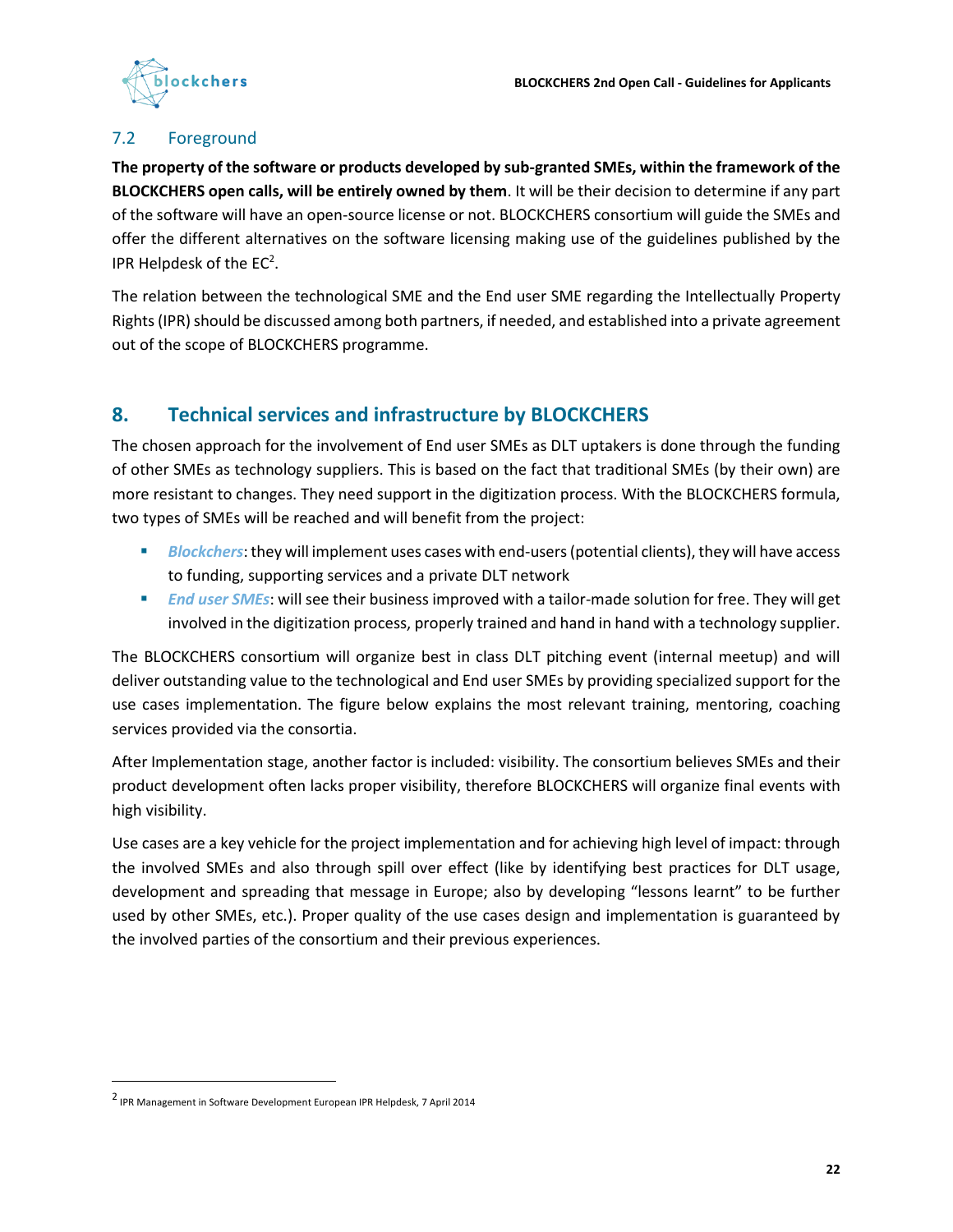

#### <span id="page-22-1"></span><span id="page-22-0"></span>8.1 Technical services

#### **Training and support to prepare pitches**

In the Immersion stage, individualised pitch coaching and mentoring services will be provided for SMEs, who are selected at the end of the Open Call. The selected Blockchers will receive a two-rounds preparation service. It includes a webinar with an online training, where presentation techniques and the main content required in a pitch will be taught. Each Blockcher will have the possibility to prepare and introduce their first pitch to professional trainers. The participants will receive an individualised feedback in order to gain support to finalise their presentation. An on-site pitch training will provide additional support for the SMEs on the first days of both pitch events.

#### **Blockathon**

Another activity carried out in the context of the Immersion stage is a Blockathon where Blockchers will demonstrate their IT skills. This will be also taken into account to select the Blockchers passing to the Implementation stage.

#### **Support in designing, implementing and monitoring the use cases**

The selected SMEs taking part in the experimenting phase will develop their technologies with the active involvement of traditional SMEs as end-users. The use cases are designed and supported by the Consortium Members, that will define a set of KPIs for monitoring of the Implementation process. Individual coaching will be provided by INNOMINE (Hungary) and ZABALA (Spain), where one person can be acting as "Sherpa" from a management point of view. While technical support on DLT technologies will be offered by FSBC from Germany and ALASTRIA from Spain.

According to the set of KPIs defined at the beginning of the Implementation stage, BLOCKCHERS consortium will measure the proper performance of the implementation. According to them, the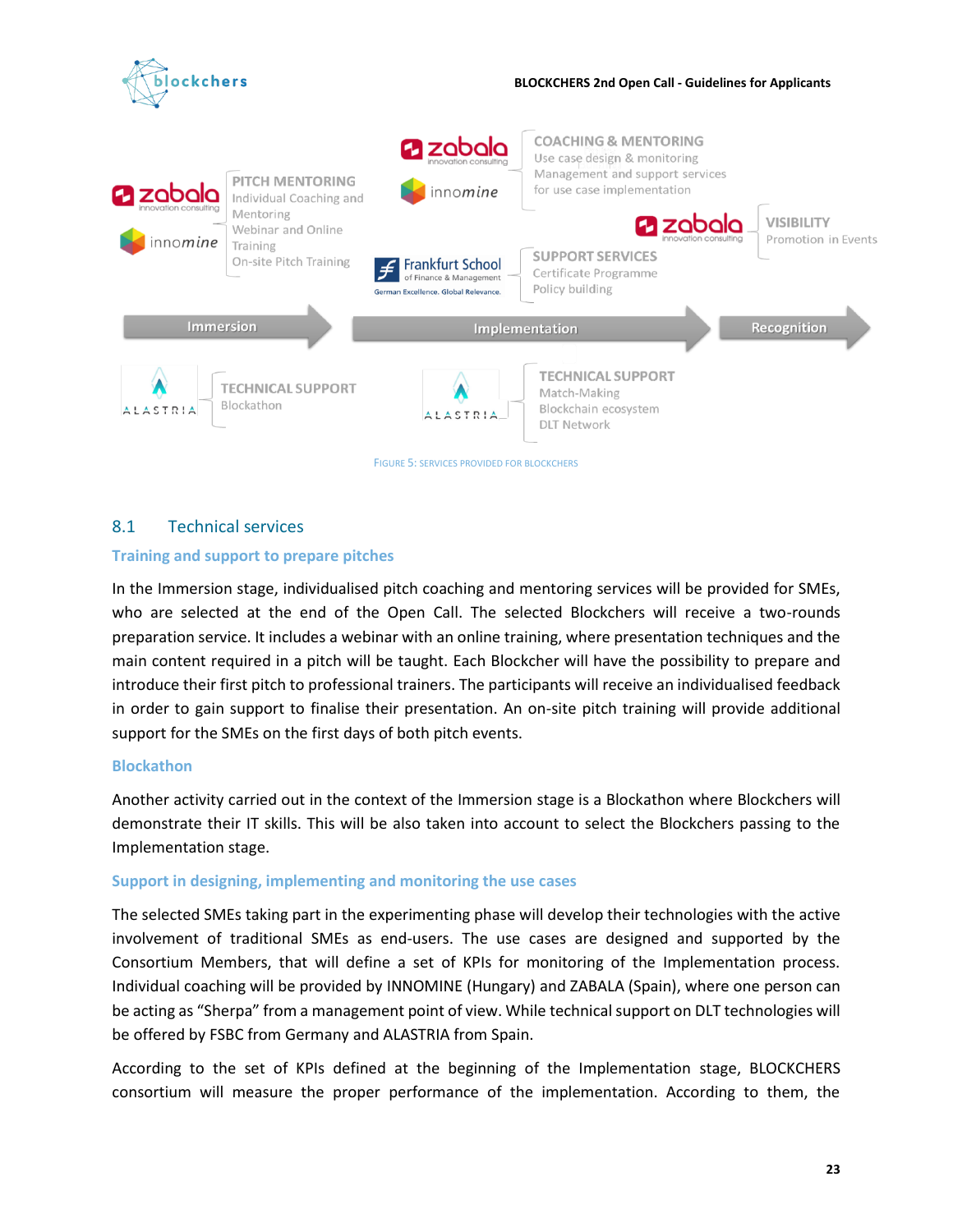

Blockcher will be evaluated and if the objectives are achieved, will receive the funding. During the phase, periodic audio meetings will be scheduled for follow-up.

Additionally, in designing the use cases, it is key to design and support the method to channelise the feedback of end-users into the development process of the products. In fact, the experience of this pilot will be used as lessons learnt to replicate this approach in the future.

#### **Providing visibility by final events**

One final event will be organised at the end of the whole process as a side event of bigger events. The model behind is to gain a major sponsorship of an event where the final prize competition to the best use cases is organised as well as provide services to enhance matchmaking between the participants.

#### <span id="page-23-0"></span>8.2 Additional Services

The selected SMEs will have access to different types of support and management services to implement the actual use cases. The concrete selection and scheduling will be individually adapted to each use-case and its prerequisites and challenges:

- **EXECOACHIME**: the Implementation Stage for each project will be guided by a specialised coach. The coach will define and monitor their metrics, to follow them up twice. Coaches will be the main contact point for the SMEs within the consortium
- **Match-making with stakeholders**: BLOCKCHERS will organise meetings among SMEs and companies and institutions from different sectors like banking, telco, energy, insurance, law firms, technology and services companies, research institutions, universities, that are ALASTRIAs' network members. Investors (corporates and specialized crypto-investors) will be also involved.
- **Blockchain certificate programme (by FSBC)**: The course is designed to acquire IT and business skills in blockchain technology so will be an opportunity to both SMEs (End users and Blockchers). The course has an IT track and a business track such that it is suitable for both IT experts and business developers who seek to understand blockchain technology and crypto currencies. Among others, it is focused on the Ethereum and the Hyperledger platforms. From an IT perspective, this includes writing smart contracts and decentralised applications (DApps). Further, from a business perspective, we provide an understanding of the variety of possible blockchain use cases and business models.
- **EXPERENG** Package (by ZABALA): Zabala will made available additional resources for the programme participants such as free AWS credits, discount in start-up events, free domain registrations… ZABALA will inform during the implementation of each of the available offering.
- **Collaborations**: During the running of the programme BLOCKCHERS partners will set a number of agreements with external entities which might provide additional services for the participants. All of those will be duly informed to the sub-grantees.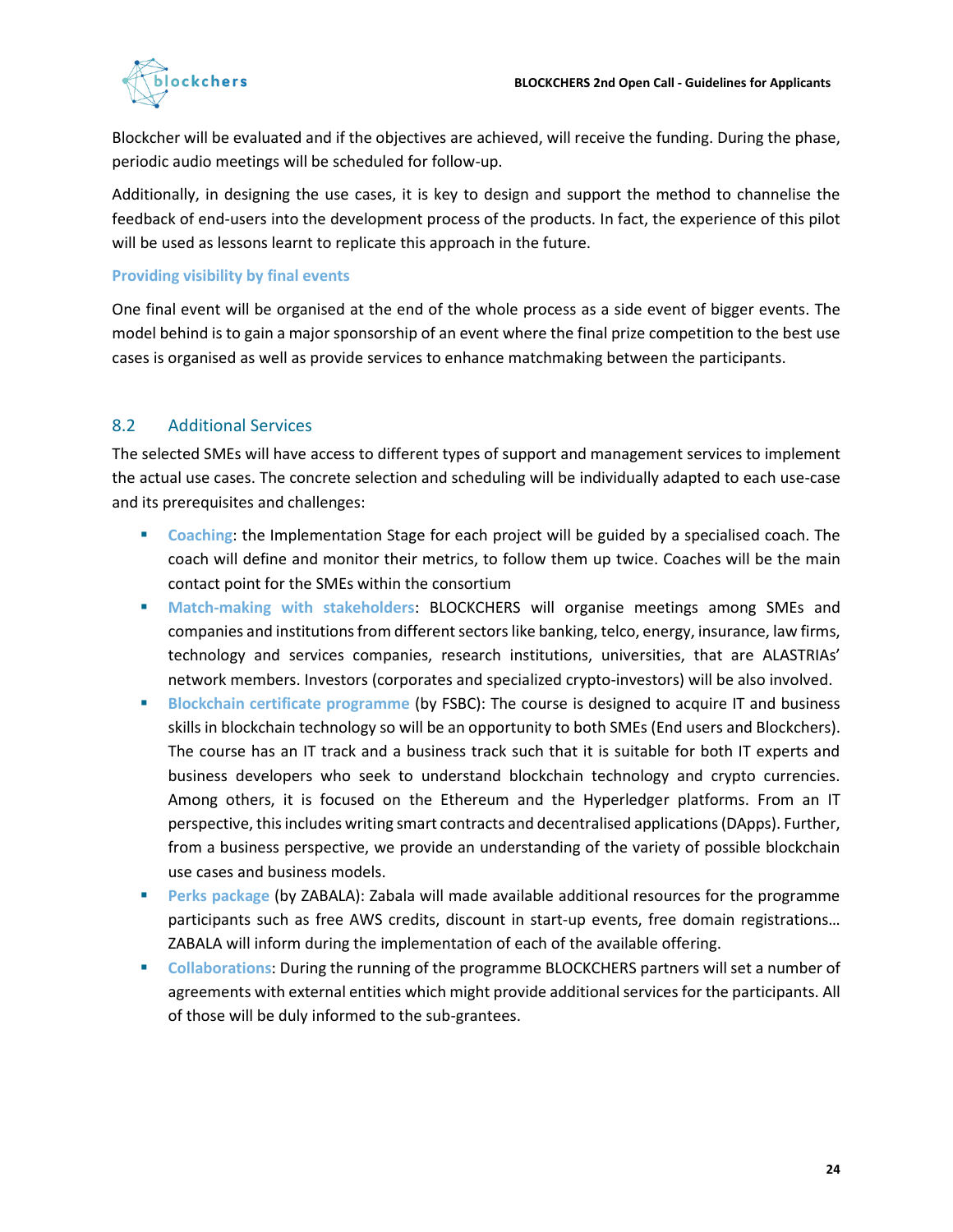

#### <span id="page-24-0"></span>8.3 Infrastructure

In order to well develop the Use cases selected, BLOCKCHERS offers the possibility to free access the first legally validated DLT network built by ALASTRIA and backed-up by [major corporations](https://alastria.io/assets/docs/Alastria_Presentacio%CC%81n_general_.pdf) and the public administration. ALASTRIA is the first ever DLT network counting with support from the authorities and designed to be compliant with EU regulations. The access will be subject to the signing up of the Sub-Grantee Funding Agreement for the period of participation in BLOCKCHERS.

■ Access to private DLT platform and Support: provides a public-permissioned alternative to the public Ethereum network, with nearly zero transaction cost and significantly higher scalability, but with total compatibility to the Ethereum technology. It is currently being built with Quorum,one of the most advanced enterprise-grade Ethereum version available but also we are working to provide Parity and HyperLedger networks. With the large number of associates and many of them having already deployed blockchain nodes (still in Testnet and in a pre-Mainnet status), it is the perfect venue for developing, deploying and exploiting distributed apps on a collaborative way between private companies and public institutions. In addition to developing their own product, the intention is that many associates will provide business insight, legal advice and other services to SMEs that will develop products and services which are interesting to the companies being part of ALASTRIA.

The use of this infrastructure is not compulsory, and participants can decide to apply their use cases under any other available DLT.